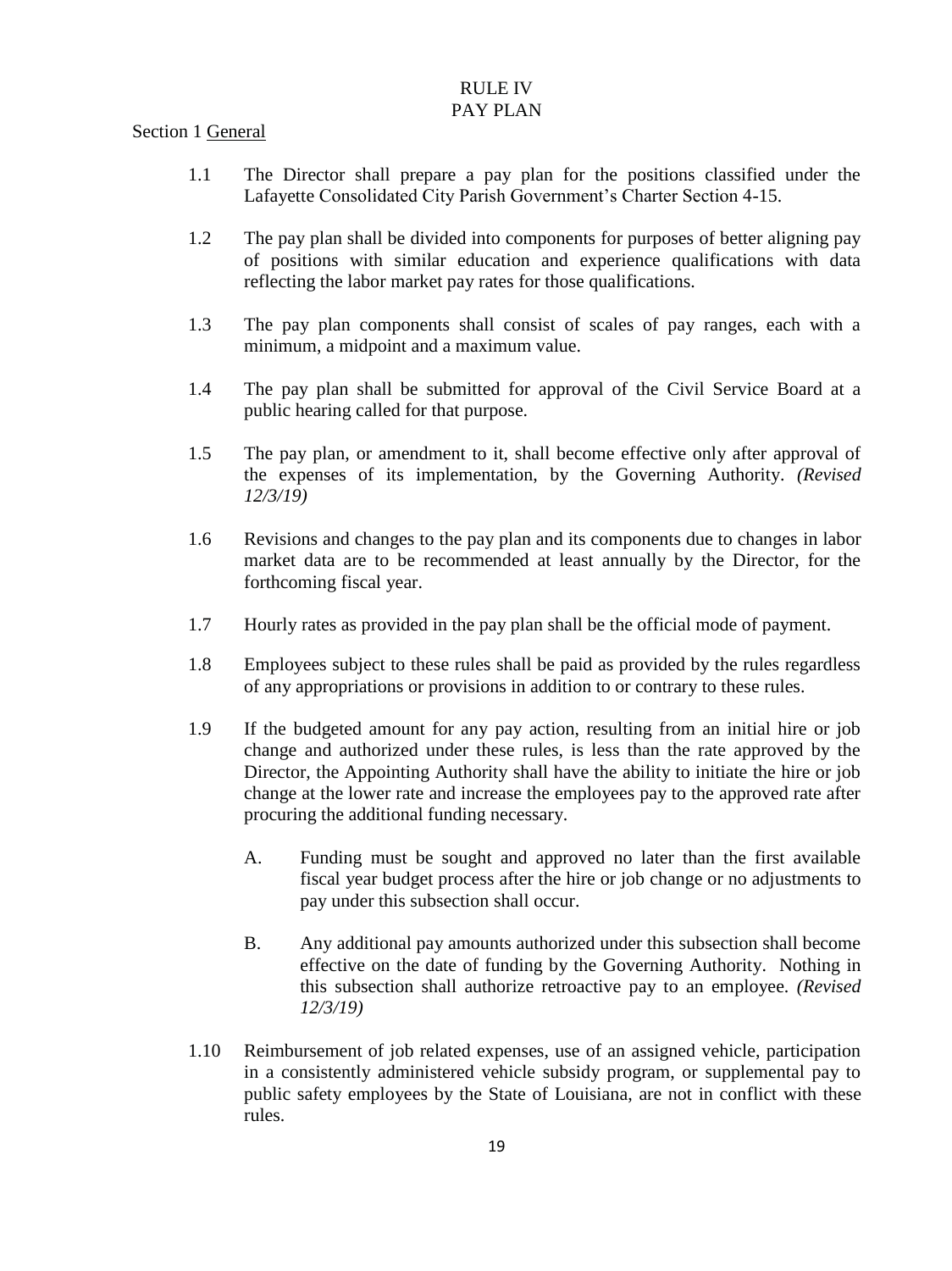1.11 All changes in pay of classified employees shall be submitted by the Appointing Authority to the Civil Service Office, in writing, and shall not become effective unless approved by the Director. The Director shall have the authority to prohibit any change in pay that does not comply with this or any other rule adopted by the Board.

### Section 2 Hiring Rates

- 2.1 Initial employment may be made at the minimum of the pay range to which the class is assigned.
- 2.2 Initial employment at above the minimum may be made at a rate determined by application of the same criteria as used to determine the pay rates of incumbents of the class, if approved by the Director, or upon his independent comparison of the education, experience and rate of pay proposed for the new hire with the qualifications and pay rates of those of the same or similar classes.
- 2.3 Reemployment within one year of layoff or reinstatement within one year of demotion to avoid layoff shall be at the same rate of pay as at the time of the layoff or demotion to avoid layoff, subject to any general increase that may have been provided since during the interval between layoff and reemployment. *(Revised 7/8/21)* 
	- A. Employment after termination, voluntary resignation, resignation to avoid termination, or any reason other than lay off, does not qualify for reemployment pay as provided in 2.3.
- 2.4 Return from Military Duty and restoration of employment shall be at the same rate of pay as at the time of the layoff, subject to any general increase that may have been provided during the interval between departure for duty and return to employment.
- 2.5 Temporary employment as part time, emergency, casual appointments as defined in Rule VI shall be paid at rates subject to approval of the Director after review of the qualifications of the temporary employee and those of regular employees in the same or similar classes.

## Section 3 Promotion Pay Rates

- 3.1 Promotion is a change of employment from a position in one class to a different position in another, different class with a higher pay range midpoint, following certification and appointment from a Promotion List.
- 3.2 Promotion shall cause the subject employee's pay rate to increase by the percent difference between the two pay range midpoints, subject to adjustment as determined by the application of the same criteria as were used to establish pay of employees currently in the class, if approved by the Director, or his own independent comparison of education, experience and pay rates of those currently in the class with those of the employee to be promoted, subject to available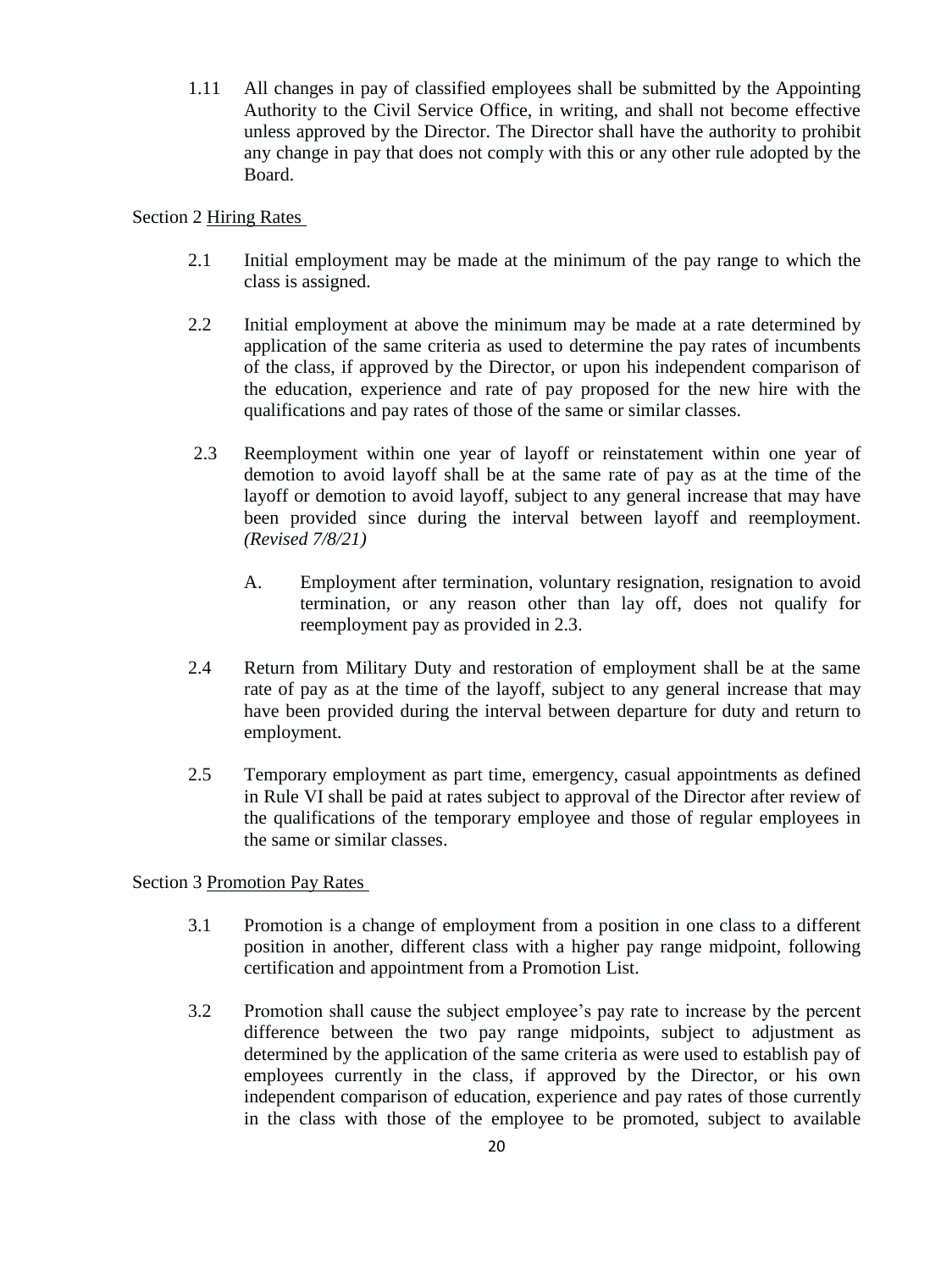funding.

3.3 Following promotion, the promoted employee's pay rate must be within the respective pay range.

Section 4 Demotion Pay Rates

- 4.1 Demotion is the change in employment from a position in one class to a different position in a different class having a lower pay range midpoint.
- 4.2 Demotion shall cause the subject employee's pay rate to decrease by the percent difference between the two pay range midpoints subject to adjustment as determined by the application of the same criteria as were used to establish pay of employees already employed in the class, if approved by the Director, or his own independent comparison of education, experience and pay rates of those currently in the class with those of the demoted employee, subject to available funding.
	- A. Voluntary demotion of an employee to a class held prior to a promotion, within six months of said promotion, shall cause the employee's pay to revert to its value before the promotion, plus any general increases that occurred since the promotion.
	- B. Demotion to avoid lay off or due to inability to perform the essential functions of a position due to medical reasons, subject to verification by a physician, may result in the Appointing Authority assigning a reduction in pay that is less than the percent difference in the two pay range midpoints, subject to approval by the Director, following his comparison of proposed pay and qualifications of the demoted employee to pay and qualifications of others in the same or similar classes.
	- C. Following demotion, the demoted employee's pay rate must fall within the respective range.

## Section 5 Pay Increases

- 5.1 General Increases: A General Increase means an increase, by the same percentage of all pay rates of all employees classified under these rules, on the same date. (Revised 5/10/16)
- 5.2 Longevity Increases: Longevity Increases are increases in pay of employees classified under these rules where eligibility and / or amounts of the increase are determined by length of service.
	- A. Longevity increases may not cause an employee's pay to exceed the maximum of the respective pay range, and may not be awarded to employees' whose pay rates exceed the maximum of their pay range.
	- B. Longevity increases may not be applied to employees in apprentice or training pay progressions.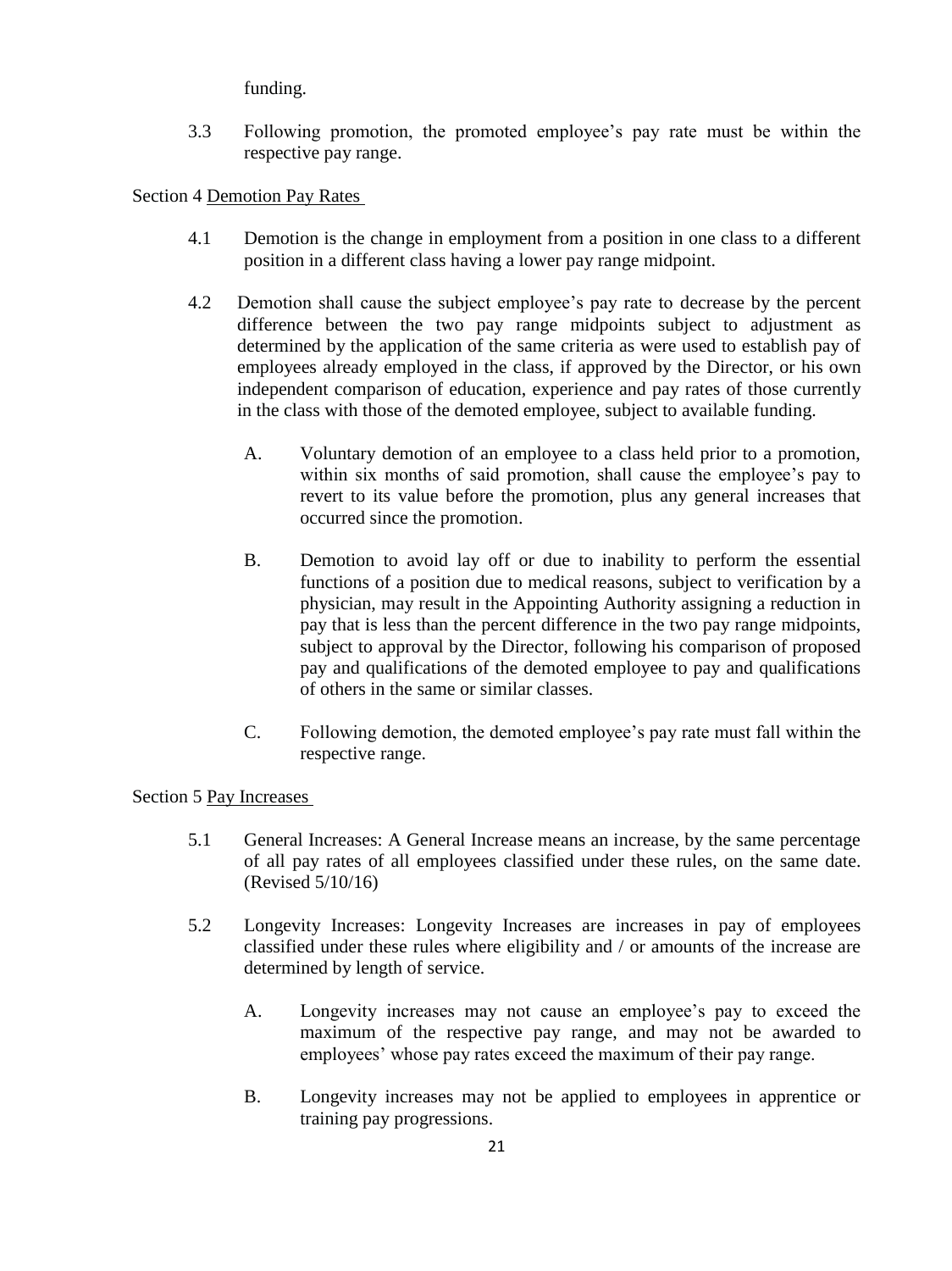- C. If funds approved for Longevity Increases are inadequate to cover the application of criteria for Longevity increases consistently to all employees classified under these rules, no longevity increases shall occur.
- 5.3 Merit Increases
	- A. Merit Increases are increases in employees' pay which may vary between employees and are based on supervisors' rankings, the relationship of the subject employee's pay to their pay range midpoints, and are subject to guidelines provided by the Civil Service Office.
	- B. Merit Increases do not change pay range minimums or maximums.
	- C. Merit Increases may not cause an employee's pay to exceed the pay range maximum, nor may a merit increase be awarded to an employee whose pay exceeds the respective pay range maximum.
	- D. Employees with an unsatisfactory performance evaluation shall not be eligible for a Merit Increase for twelve months following the unsatisfactory evaluation.
	- E. If funds approved for Merit Increases are inadequate to cover the application of guidelines provided by the Civil Service Office under section 5.3.A. consistently to all employees classified under these rules, no Merit Increases shall occur.
- 5.4 Internal Equity Increases
	- A. Internal equity increases may be granted in situations where an employee's rate of pay is not aligned with the rates of pay of other employees in the same class based on the application of the same rating criteria that forms the basis of the inequity claim.
	- B. Inequities of the following types shall be eligible for adjustment under this rule:
		- 1. The compensation of an employee is less than other employees in the same class who are equally rated based on the application of the same rating criteria that forms the basis of the inequity claim, subject to approval by the Director.
		- 2. The compensation of an employee is less than other employees in the same class who are rated lower based on the application of the same rating criteria that forms the basis of the inequity claim, subject to approval by the Director.
		- 3. The compensation of an employee is the same as other employees in the same class who are rated lower based on the application of the same rating criteria that forms the basis of the inequity claim,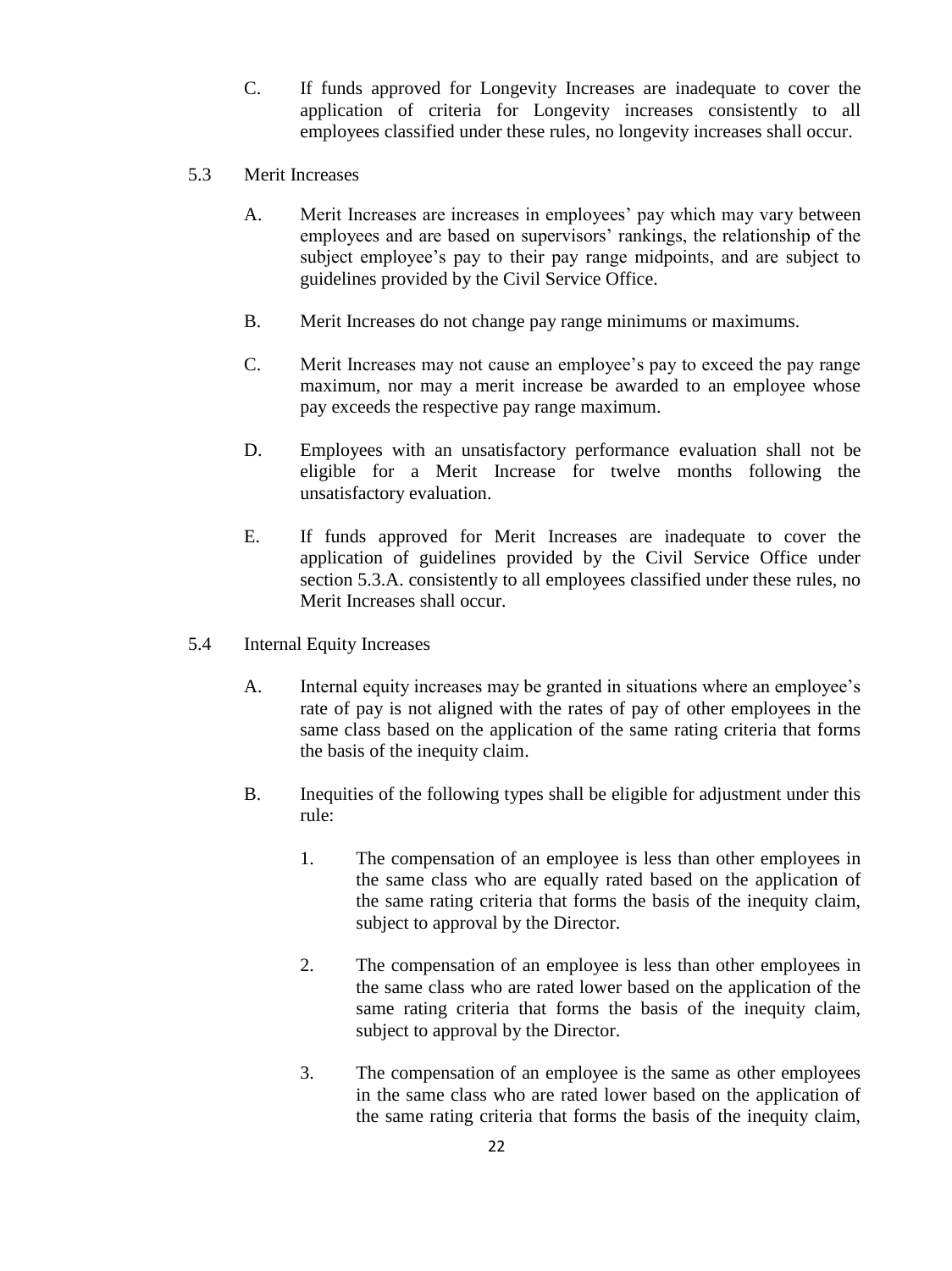- C. The Appointing Authority may request that the Director limit the application of this rule to one or more specific classes in a department or division of a department.
- D. If, after considering the relevant data, the Director determines that the application of this rule would be justified, the Director, or the Director's designee, shall propose the appropriate pay action(s) to remedy the situation to the Appointing Authority.
- E. Pay increases recommended under this rule are subject to approval by the Civil Service Board and funding of the Governing Authority.
- F. Civil Service Board approval may only be sought at the request of the Administration, signifying their attestation and agreement that the proposed pay action is in the public interest.
- G. Increases proposed under this rule may not cause an employee's pay to exceed the pay range maximum, nor may an increase under this rule be awarded to an employee whose pay exceeds the respective pay range maximum.
- H. If funds approved by the Governing Authority for purposes of meeting the cost of an internal equity increase as approved under this rule are inadequate to meet all costs associated with that increase, the internal equity increase shall not occur.
- 5.5 External Equity Increases
	- A. External equity increases may be granted in order to allow for and maintain competitive market pay rates.
	- B. The Appointing Authority may request that the Director limit the application of this rule to one or more specific classes or positions in a department or division of a department.
		- 1. The Appointing Authority shall furnish to the Director, in writing, all evidence that demonstrates that the individual pay rates in the specific class(es) or position(s) are not labor market competitive and would therefore justify application of this rule.
		- 2. The Director may supplement the evidence provided with any other relevant data in order to determine the appropriateness of applying this rule.
	- C. If, after considering the relevant evidence and data, the Director determines that the application of this rule would be justified, the Director,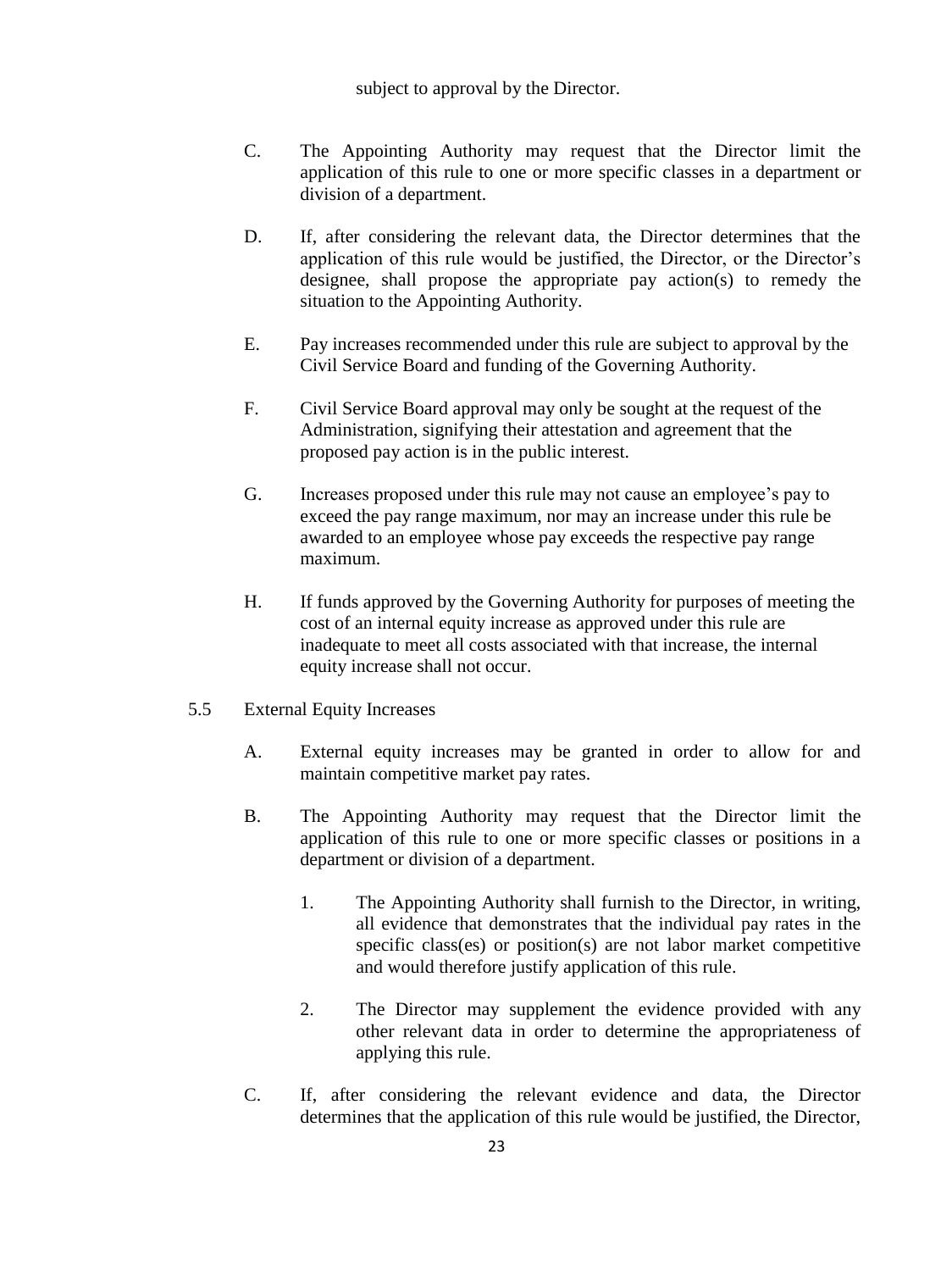or the Director's designee, shall propose the appropriate pay action(s) to remedy the situation to the Appointing Authority.

- D. Pay increases recommended under this rule are subject to approval by the Civil Service Board and funding of the Governing Authority.
- E. Civil Service Board approval may only be sought at the request of the Administration, signifying their attestation and agreement that the proposed pay action is in the public interest.
- F. Increases proposed under this rule may not cause an employee's pay to exceed the pay range maximum, nor may an increase under this rule be awarded to an employee whose pay exceeds the respective pay range maximum.
- G. If funds approved by the Governing Authority for purposes of meeting the cost of an external equity increase as approved under this rule are inadequate to meet all costs associated with that increase, the external equity increase shall not occur.
- 5.6 Incentive Pay
	- A. The Appointing Authority may develop and propose for approval an incentive pay structure for classes specifically identified therein.
	- B. It shall be the responsibility of the Appointing Authority to ensure that the incentive plan developed and proposed is in full compliance with all federal, state, and local laws and regulations.
	- C. No incentive pay plan shall be implemented unless approved by the Civil Service Board.
	- D. Civil Service Board approval may only be sought at the request of the Administration, signifying their attestation and agreement that the incentive pay plan is in the public interest.
- 5.7 Retention Increases: Retention increases are increases to the pay of employees in a class in order to retain those employees in critical, difficult to fill, and/or historically difficult to retain areas.
	- A. The Appointing Authority shall request the application of retention pay to specific classes through the Administration, who shall then notify the Director of their approval that classes are critical and have been shown to be either historically difficult to fill or historically difficult to retain. Classes eligible for retention increases shall meet the following criteria:
		- 1. Critical classes shall be those classes that, by their core nature of work, are determined to provide a function to Lafayette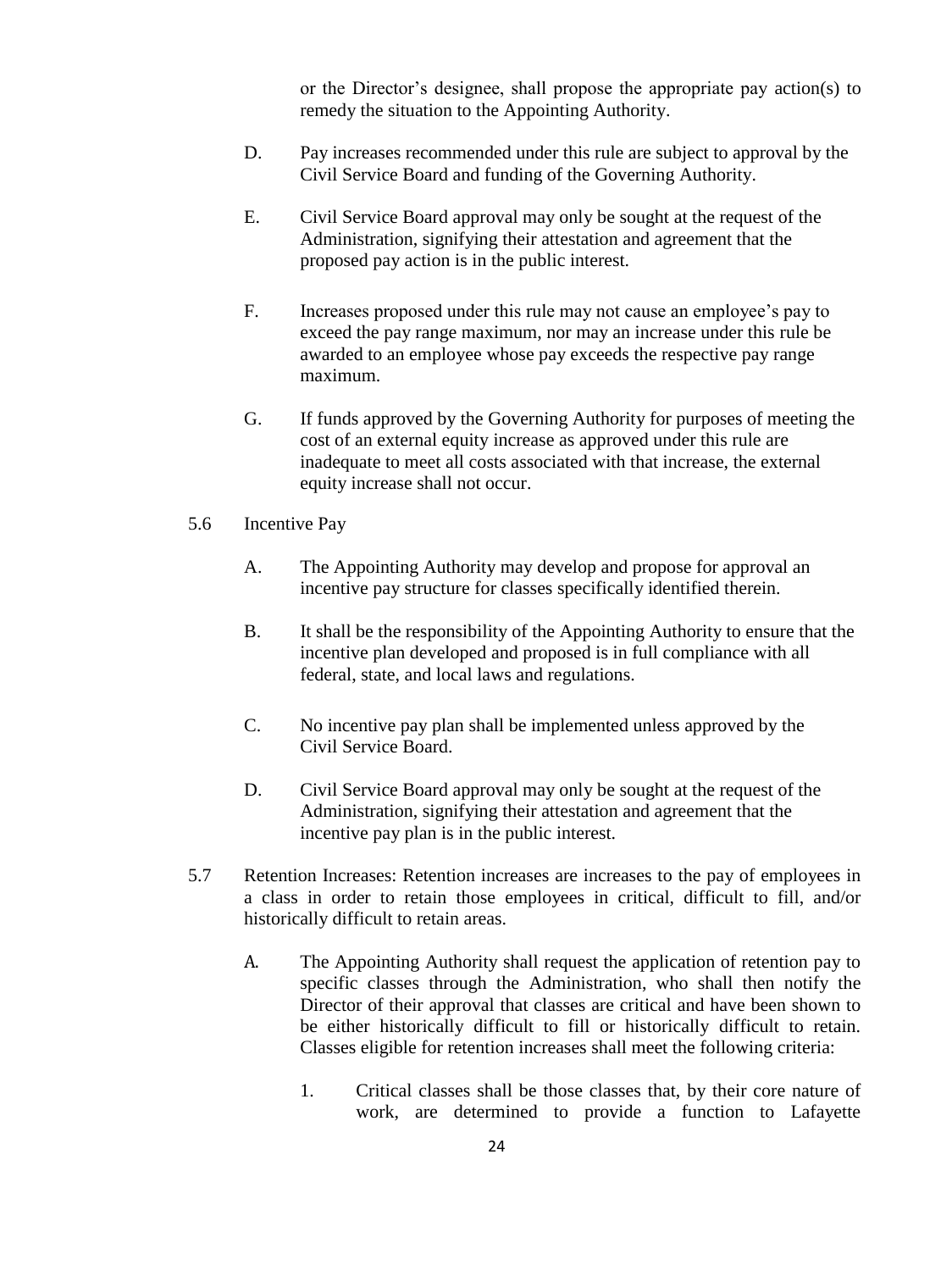Consolidated Government, such that curtailing those functions due to inadequate staffing would inhibit Lafayette Consolidated Government from delivering essential services to the public. It shall be the Administration's responsibility to provide justification that the class meets this criteria; and A.2 or A.3 (below);

- 2. Classes eligible for retention increases shall be shown to have been advertised numerous times and have failed to generate a sufficient number of candidates who meet the minimum qualifications, as defined by job analysis and testing criteria, in order to fill the vacancies that exist; or
- 3. Classes eligible for retention increases shall be shown to have experienced significant turnover of employees who leave Lafayette Consolidated Government for higher compensation in substantially similar positions in other organizations.
- B. The Appointing Authority shall provide to the Director the criteria to be used for determining individual retention adjustments for positions in each class. Such criteria shall be uniformly applied to all positions in a class to determine retention increases.
	- 4. The criteria shall be knowledge, skills, and abilities that have been shown to be of value to the relevant job market and for which Lafayette Consolidated Government derives value from retaining.
	- 5. The criteria shall not result, in practice or appearance, in a merit increase as defined by Civil Service Rule IV.5.3.
	- 6. The amount of each increase shall be determined by the Director and recommended to the Board, who shall have the discretion to accept, reject, or modify the proposed rates.
	- 7. A retention increase shall not cause an employee's pay to exceed the 75th percentile of the going market rate for the position, as reflected by valid labor market data.
- C. If funds approved by the Governing Authority for purposes of meeting the cost of a retention increase are inadequate to enable all of the recommended retention increases within an affected class, no retention increases in the class shall occur. *(Revised 12/3/19)*
- 5.6 Effect of State Supplemental Pay: State provided supplemental pay to public safety employees will be included in the recipient employees' pay rates when calculating pay increases of any kind, but will not be included as a component of said pay rate if doing so reduces any pay or benefit Lafayette Consolidated Government would have provided had the supplement not been included.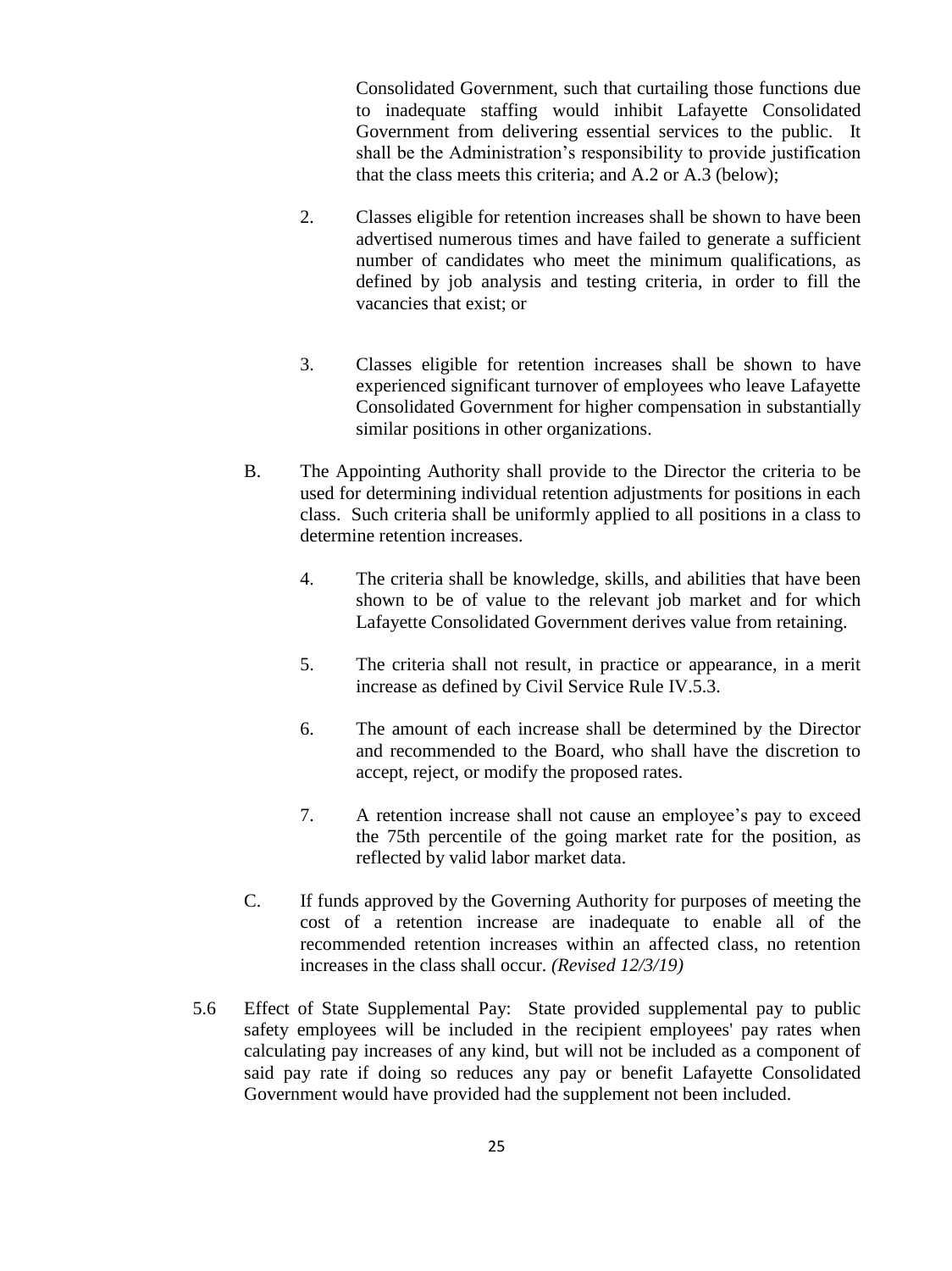#### Section 6 Apprenticeship Pay Progressions

- 6.1 Training pay progressions may be prescribed by the Board for classes or positions where employees participate in a formal, documented training program where completion is required in order for continued employment.
- 6.2 Employment may occur between the minimum of the pay range and the program completion rate as justified by qualifications. A trainee's rate of pay will progress to the program completion rate as justified by progress in training. Unsuccessful completion of training within the predefined training period shall result in demotion of the employee if a vacancy is available for which the employee is qualified, or termination of the employee.
	- A. An apprentice period may be extended by the Board for the following reasons: *(Revised 4/30/18)*
		- 1. Authorized absences occurring during the apprenticeship.
		- *2.* Failure by the Governing Authority to fund apprentice pay progressions, as described in 6.2 (above). *(Revised 12/3/19)*
			- a. Extensions granted under the provisions of 6.2.A.2 shall be effective upon approval by the Board and shall remain in effect until appropriate funding is secured or for a maximum of one calendar year from the date of approval, whichever comes first.
			- b. The Board may grant subsequent extensions, under the conditions set forth in 6.2.A.2.a (above).
	- B. Employees participating in an apprenticeship program, who have not completed the program, shall not be eligible for Longevity or Merit pay.
	- C. The Director shall, after consultation with the appointing authority, have the authority to make minor pay adjustments to employees of a class while administering apprentice pay progressions and upon completion of the apprenticeship programs, to preserve pay differentials related to seniority, qualifications, or merit, subject to funding by the Governing Authority. *(Revised 12/3/19)*

## Section 7 Reallocation of Position

- 7.1 Reallocation is a change of a position from one class to another. *(Revised 7/8/21)*
- 7.2 Reallocation of an encumbered position may occur only by action of the Civil Service Board.
- 7.3 Reallocation of a vacant position may occur upon the approval of the Director.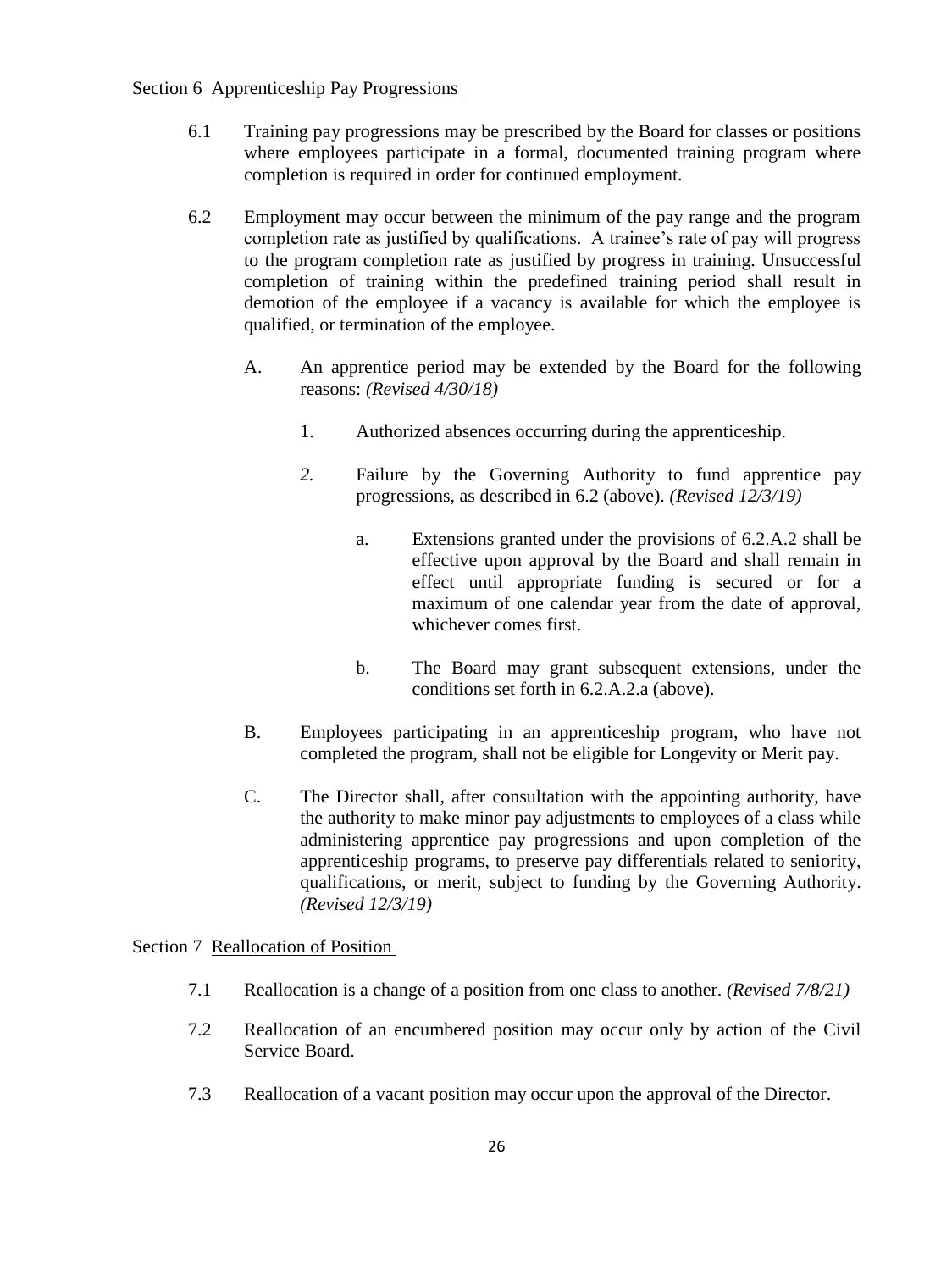- 7.4 Reallocation of a position to a class with a higher pay range midpoint may result in an increase in pay to be determined by application of the same criteria used in establishing the pay rates of the employees already in the class, subject to funding and the approval of the Director, or no change in pay if in the assessment of the Director no change is warranted.
	- A. Reallocation of encumbered positions that result in pay increases may occur only at quarterly meetings of the Board held for that purpose, subject to approval of the reallocation(s) by the Civil Service Board, and funding by the Governing Authority. *(Revised 12/3/19)*
	- B. If funds approved by the Governing Authority for purposes of meeting the reallocation costs are inadequate to cover the costs of all reallocations during a semi-annual consideration by the Board, no reallocations causing increased costs may occur. *(Revised 12/3/19)*
- 7.5 Reallocation of a position to a class with a lower pay range midpoint may result in a decrease in pay to be determined by application of the same criteria used in establishing the pay rates of the employees already in the class, subject to approval of the Director.
- 7.6 Reallocation of a position to a class with the same pay range midpoint shall result in no change in the incumbent's pay.

### Section 8 Reclassification

- 8.1 Reclassification is the change of an employee from one class to another, caused by assignment of duties of that different class to the employee, not through promotion, demotion, re-employment or reassignment.
- 8.2 Reclassification must be consistent with qualifications as evidenced by examination.
- 8.3 Reallocation of a position may result in reclassification of the incumbent employee or another employee of the same class and Department as the incumbent of the reallocated position, if the incumbent is found unqualified.

#### Section 9 Pay Range Assignment

- 9.1 A change in the pay range assignment of a class is a change from one existing pay range to another existing pay range with a different midpoint, within an existing Pay Plan. Replacement of one Pay Plan with another by the Board, or the initial assignment of a class or pay range, does not constitute a change in pay range assignment as provided in this section.
- 9.2 The pay range assignment of an encumbered class can be changed only by action of the Civil Service Board.
- 9.3 The pay range assignment of a vacant class may be changed by the Director.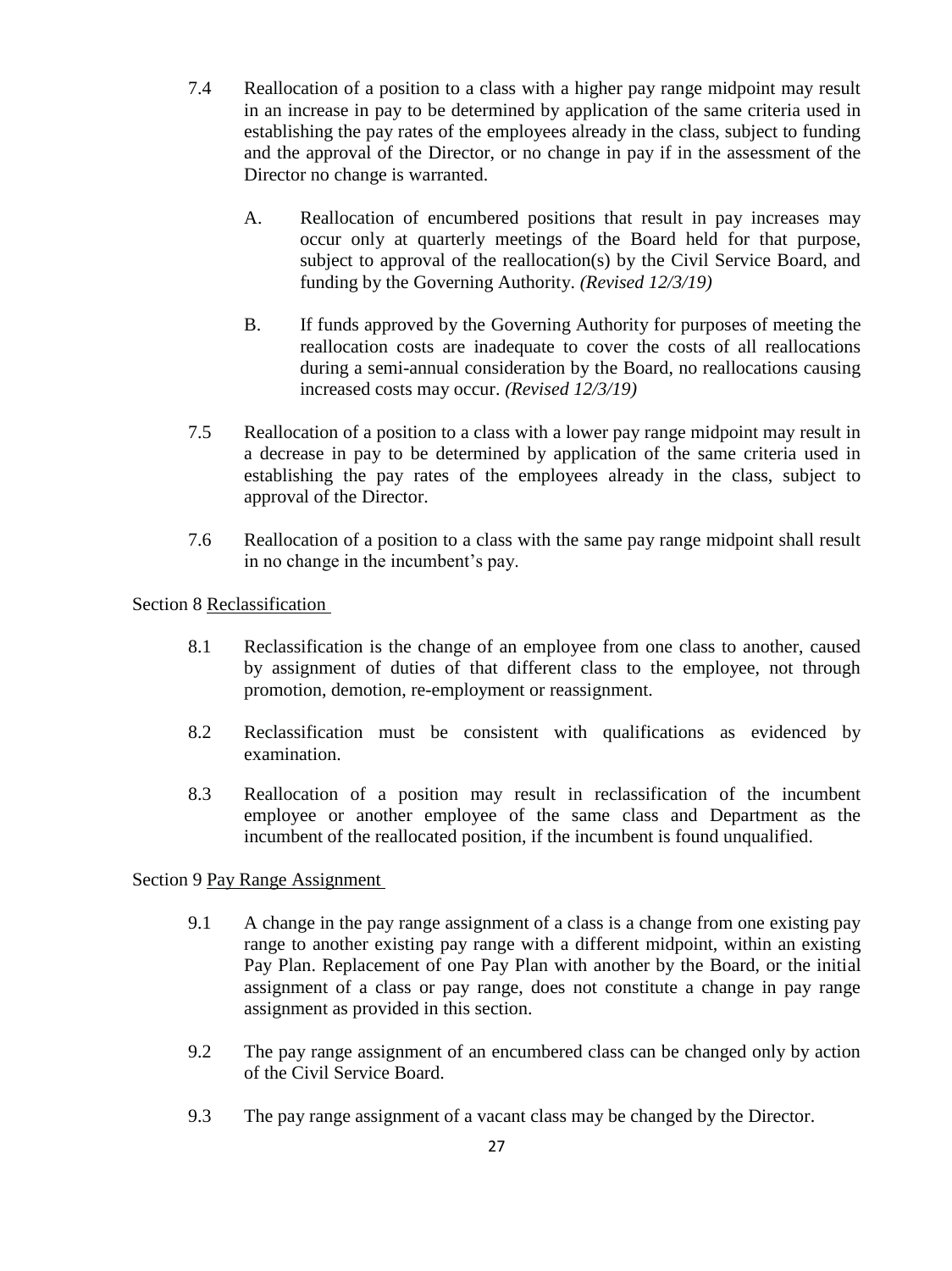- 9.4 Change in pay range assignment of a class to a range with a higher midpoint may result in an increase in pay to be determined by application of the same criteria used in establishing the pay rates of the employees already in the class, an independent comparison of education and experience of incumbents by the Director, or no change in pay, subject to approval by the Civil Service Board.
- 9.5 Change in pay range assignment of a class to a range with a lower midpoint may result in a decrease in pay to be determined by application of the same criteria used in establishing the pay rates of the employees already in the class, an independent comparison of education and experience of incumbents by the Director, or no change in pay, subject to approval by the Civil Service Board.
- 9.6 Change in pay range assignment to a range with the same midpoint shall result in no change in pay.
- 9.7 Changes in pay range assignments that result in increased pay may occur at quarterly meetings of the Civil Service Board held for that purpose, subject to approval of the range change by the Civil Service Board and approval of funding by the City- Parish Council.
- 9.8 If funds approved by the Governing Authority for purposes of meeting the cost of a pay range assignment change are inadequate to enable all of the recommended pay changes within the affected class, the range change shall not occur. *(Revised 12/3/19)*

Section 10 Change from one Market Aligned Component to another

- 10.1 The Director shall decide the assignment of classes to components on the basis of Section 1.2 above.
- 10.2 A vacant classification may be moved from one component to another by the Director.
- 10.3 A classification containing encumbered positions may be moved from one component to another by the Civil Service Board.
- 10.4 The pay rate of an employee whose classification is changed from one component to another shall not change as a result of that action.
	- A. The pay rate of the employee(s) of the newly reassigned class must fall within the new pay range.

Section 11 Pay of unclassified positions declared to be in the classified service

11.1 Where a previously unclassified encumbered position determined to be subject to Article 4-15 of the City Parish Charter by the Civil Service Board, and the incumbent is permitted to remain in the position, the incumbent must undergo a six month working test and have a pay rate determined by the Board based on a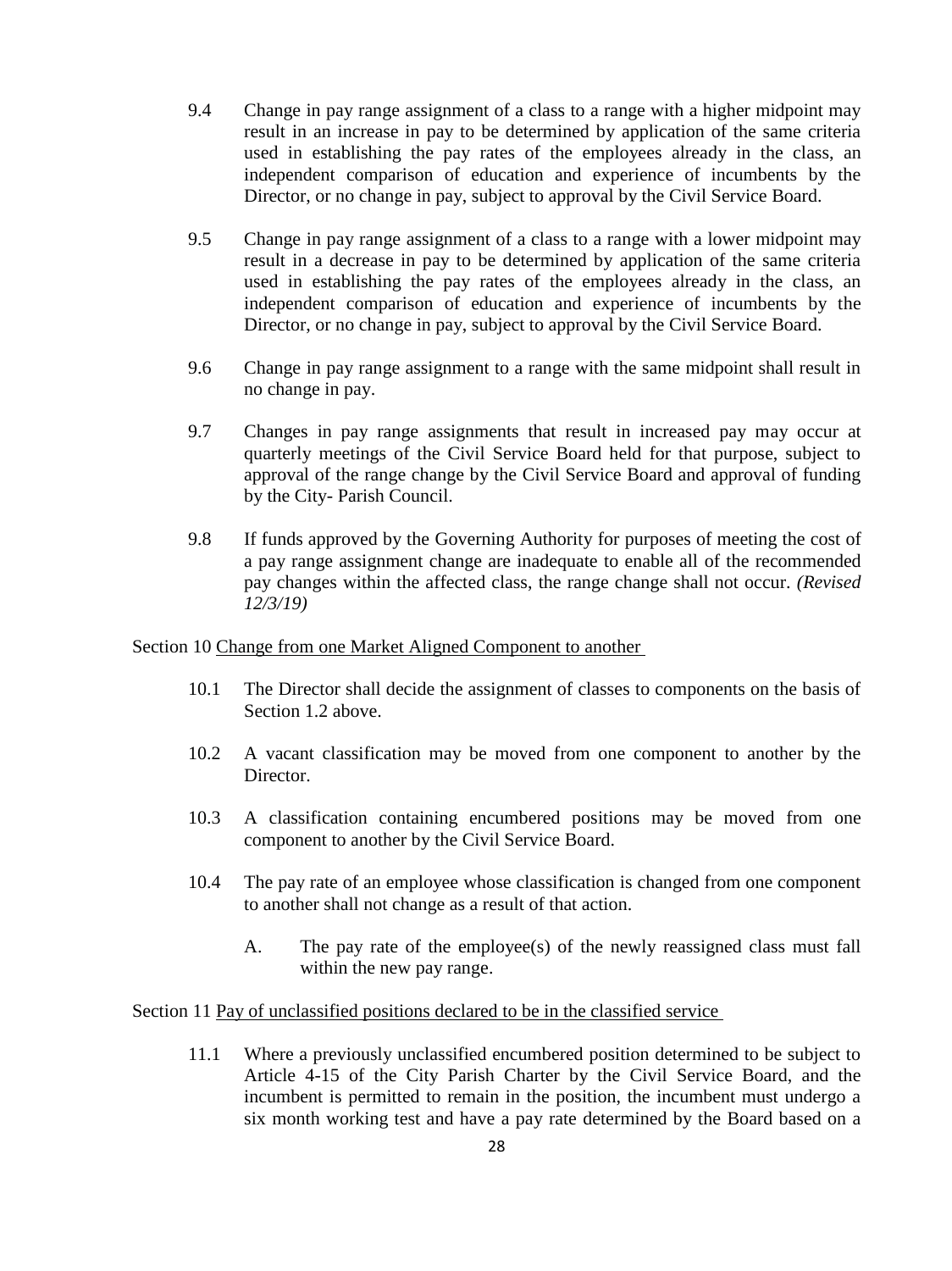comparison by the Director of the incumbent's education, experience and pay with those of others in the same or similar classes.

11.2 If the subject employee's rate of pay is below the minimum of the new range, it shall increase to the minimum, and if above maximum, may be allowed to remain unchanged but the incumbent may not receive further increases until such time as the range encompasses his pay rate.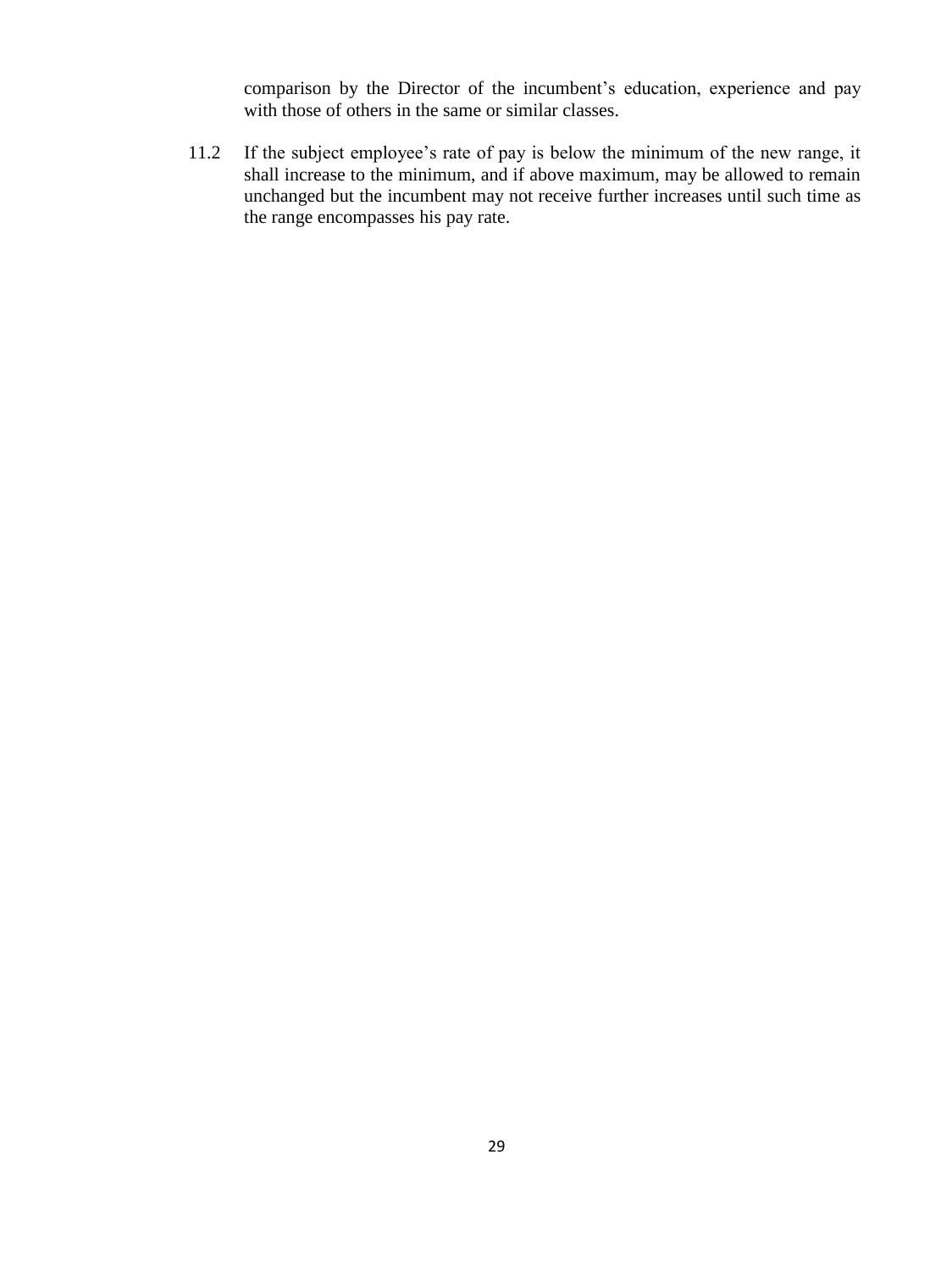## Arts and Culture

| <b>Class</b> |                                 | Pay             | Hourly | Hourly | <b>Hourly</b> |
|--------------|---------------------------------|-----------------|--------|--------|---------------|
| Code         | Class                           | <u>Range</u>    | Min    | Mid    | Max           |
| 3109         | Arts and Culture Manager        | AC11            | 28.87  | 36.09  | 43.30         |
| 3225         | Museum Administrator            | AC10            | 25.91  | 32.38  | 38.86         |
| 3104         | Venue Administrator             | AC <sub>9</sub> | 20.76  | 25.95  | 31.14         |
| 3112         | <b>Production Coordinator</b>   | AC <sub>8</sub> | 18.53  | 23.16  | 27.80         |
| 3103         | <b>Events Coordinator</b>       | AC7             | 16.51  | 20.64  | 24.77         |
| 3221         | <b>Museum Curator</b>           | AC7             | 16.51  | 20.64  | 24.77         |
| 3101         | <b>Production Technician</b>    | AC7             | 16.51  | 20.64  | 24.77         |
| 3105         | <b>Box Office Coordinator</b>   | AC <sub>6</sub> | 14.66  | 18.33  | 22.00         |
| 3202         | <b>Assistant Curator</b>        | AC <sub>5</sub> | 12.99  | 16.24  | 19.49         |
| 3226         | Museum & Planetarium Technician | AC <sub>5</sub> | 12.99  | 16.24  | 19.49         |
| 3211         | Naturalist                      | AC <sub>5</sub> | 12.99  | 16.24  | 19.49         |
| 3200         | <b>Exhibit Guide</b>            | AC3             | 8.51   | 10.64  | 12.77         |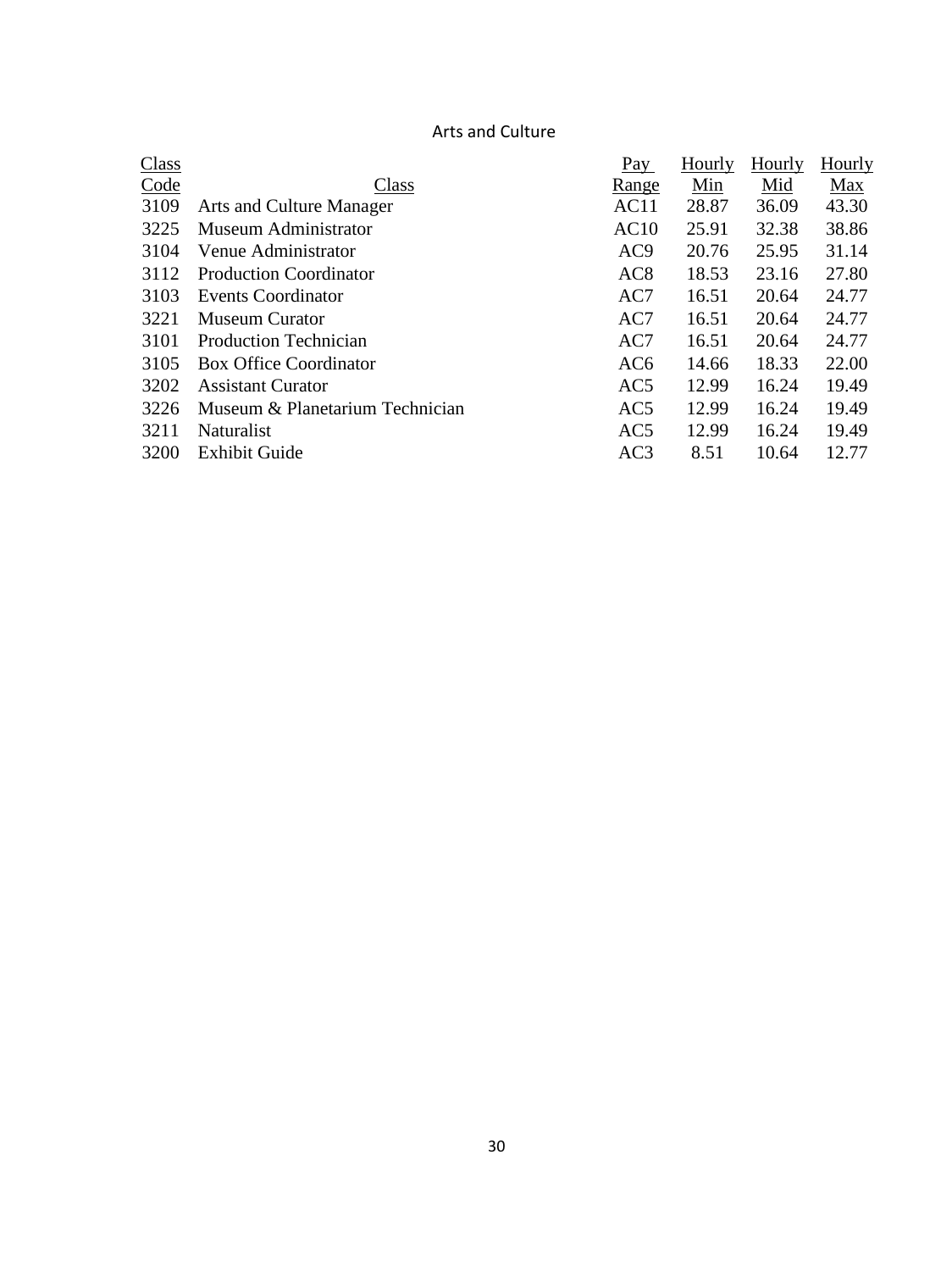# Accounting and Finance

| <b>Class</b> |                                         | <u>Pay</u>      | Hourly | Hourly | Hourly |
|--------------|-----------------------------------------|-----------------|--------|--------|--------|
| Code         | Class                                   | <u>Range</u>    | Min    | Mid    | Max    |
| 1345         | Controller                              | AF15            | 44.12  | 55.15  | 66.18  |
| 5046         | Customer & Support Services Manager     | AF15            | 44.12  | 55.15  | 66.18  |
| 1313         | <b>Accounting Manager</b>               | AF13            | 35.47  | 44.34  | 53.21  |
| 1312         | <b>Budget Manager</b>                   | AF13            | 35.47  | 44.34  | 53.21  |
| 1314         | <b>Chief Accountant</b>                 | AF12            | 31.78  | 39.73  | 47.68  |
| 5042         | <b>Chief Utility System Analyst</b>     | AF12            | 31.78  | 39.73  | 47.68  |
| 1351         | <b>Financial Operations Supervisor</b>  | AF12            | 31.78  | 39.73  | 47.68  |
| 1232         | Purchasing & Property Manager           | AF12            | 31.78  | 39.73  | 47.68  |
| 1315         | Accounts Payable/ Receivable Supervisor | AF11            | 28.47  | 35.58  | 42.70  |
| 1326         | <b>Chief Budget Analyst</b>             | AF11            | 28.47  | 35.58  | 42.70  |
| 1325         | <b>Accountant III</b>                   | <b>AF10</b>     | 25.48  | 31.85  | 38.22  |
| 5043         | <b>Business and Marketing Analyst</b>   | AF9             | 22.79  | 28.49  | 34.18  |
| 1350         | <b>Financial Analyst</b>                | AF <sub>9</sub> | 22.79  | 28.49  | 34.18  |
| 1322         | Rate Analyst                            | AF9             | 22.79  | 28.49  | 34.18  |
| 1352         | <b>Revenue Assurance Analyst</b>        | AF9             | 22.79  | 28.49  | 34.18  |
| 1304         | Senior Budget Analyst                   | AF9             | 22.79  | 28.49  | 34.18  |
| 1324         | Accountant II                           | AF <sub>8</sub> | 20.37  | 25.46  | 30.55  |
| 1319         | <b>Budget Analyst</b>                   | AF <sub>8</sub> | 20.37  | 25.46  | 30.55  |
| 1308         | Payroll Officer                         | AF <sub>8</sub> | 20.37  | 25.46  | 30.55  |
| 1311         | Accountant I                            | AF7             | 18.19  | 22.74  | 27.29  |
| 1233         | Buyer II                                | AF7             | 18.19  | 22.74  | 27.29  |
| 1307         | Debt Management & Compliance Officer    | AF7             | 18.19  | 22.74  | 27.29  |
| 1309         | <b>Investment Officer</b>               | AF7             | 18.19  | 22.74  | 27.29  |
| 1231         | <b>Property Control Officer</b>         | AF7             | 18.19  | 22.74  | 27.29  |
| 1303         | <b>Accounting Specialist</b>            | AF <sub>5</sub> | 14.47  | 18.08  | 21.70  |
| 1320         | <b>Collection Agent</b>                 | AF5             | 14.47  | 18.08  | 21.70  |
| 1302         | <b>Accounting Clerk</b>                 | AF4             | 12.88  | 16.10  | 19.32  |
| 1229         | Buyer I                                 | AF4             | 12.88  | 16.10  | 19.32  |

## Animal Control

| <u>Class</u> |                                                 | Pay                | Hourly | Hourly | <b>Hourly</b> |
|--------------|-------------------------------------------------|--------------------|--------|--------|---------------|
| Code         | Class                                           | Range              | Min    | Mid    | Max           |
| 1208         | <b>Animal Control Supervisor</b>                | ANCON9             | 23.21  | 29.01  | 34.82         |
|              | 1213 Animal Control Field Supervisor            | ANCON7             | 18.53  | 23.16  | 27.80         |
|              | 1214 Animal Control Kennel Supervisor           | ANCON7             | 18.53  | 23.16  | 27.80         |
| 1207         | Animal Adoption, Foster, and Rescue Supervisor  | ANCON <sub>6</sub> | 16.51  | 20.64  | 24.77         |
| 1209         | Animal Control Officer                          | ANCON5             | 14.66  | 18.33  | 22.00         |
| 1206         | Animal Adoption, Foster, and Rescue Coordinator | ANCON4             | 12.99  | 16.24  | 19.49         |
| 1205         | <b>Animal Caretaker</b>                         | ANCON3             | 11.47  | 14.34  | 17.21         |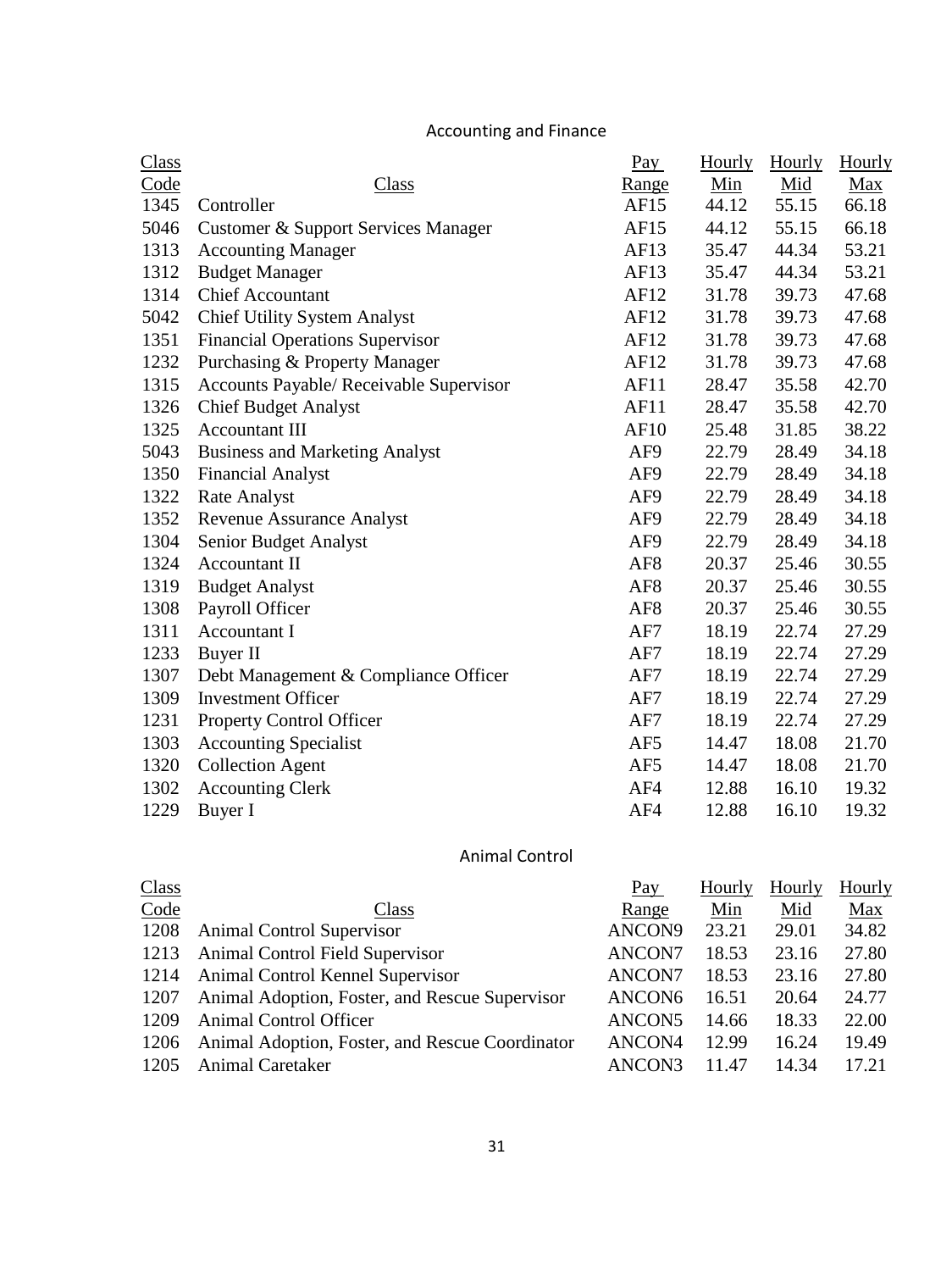# Building Code Enforcement

| <b>Class</b> |                                   | Pay              | Hourly     | Hourly | <b>Hourly</b> |
|--------------|-----------------------------------|------------------|------------|--------|---------------|
| Code         | Class                             | <u>Range</u>     | <u>Min</u> | Mid    | <b>Max</b>    |
| 6150         | <b>Building Official</b>          | BCE10            | 32.13      | 40.17  | 48.20         |
|              | 6145 Chief Construction Inspector | BCE7             | 23.21      | 29.01  | 34.82         |
|              | 6153 Construction Inspector III   | BCE7             | 23.21      | 29.01  | 34.82         |
|              | 6152 Construction Inspector II    | BCE <sub>6</sub> | 20.76      | 25.95  | 31.14         |
| 6140         | <b>Plans Reviewer</b>             | BCE <sub>6</sub> | 20.76      | 25.95  | 31.14         |
|              | 6151 Construction Inspector I     | BCE <sub>5</sub> | 18.53      | 23.16  | 27.80         |
| 6137         | Housing Inspector II              | BCE4             | 16.51      | 20.64  | 24.77         |
|              | 6136 Housing Inspector I          | BCE3             | 14.66      | 18.33  | 22.00         |

# Civil Engineering

| Class |                                           | Pay             | Hourly | <b>Hourly</b> | <b>Hourly</b> |
|-------|-------------------------------------------|-----------------|--------|---------------|---------------|
| Code  | Class                                     | <u>Range</u>    | Min    | Mid           | Max           |
| 2031  | City/Parish Transportation Engineer       | <b>CE13</b>     | 42.03  | 52.53         | 63.05         |
| 2018  | Chief Civil Engineer                      | <b>CE12</b>     | 37.53  | 46.91         | 56.29         |
| 2015  | Public Works Civil Engineering Supervisor | <b>CE12</b>     | 37.53  | 46.91         | 56.29         |
| 2035  | Civil Engineer III                        | <b>CE11</b>     | 32.71  | 40.89         | 49.06         |
| 2034  | Civil Engineer II                         | CE <sub>8</sub> | 26.54  | 33.17         | 39.81         |
| 2037  | Civil Engineering Aide Specialist II      | CE7             | 24.50  | 30.63         | 36.75         |
| 2033  | Civil Engineer I                          | CE <sub>6</sub> | 21.95  | 27.44         | 32.93         |
| 2036  | Civil Engineering Aide Specialist I       | CE <sub>5</sub> | 19.47  | 24.34         | 29.21         |
| 2040  | Civil Engineering Aide III                | CE <sub>3</sub> | 16.04  | 20.05         | 24.07         |
| 2039  | Civil Engineering Aide II                 | CE2             | 14.26  | 17.82         | 21.38         |
| 2038  | Civil Engineering Aide I                  | CE1             | 13.00  | 16.26         | 19.51         |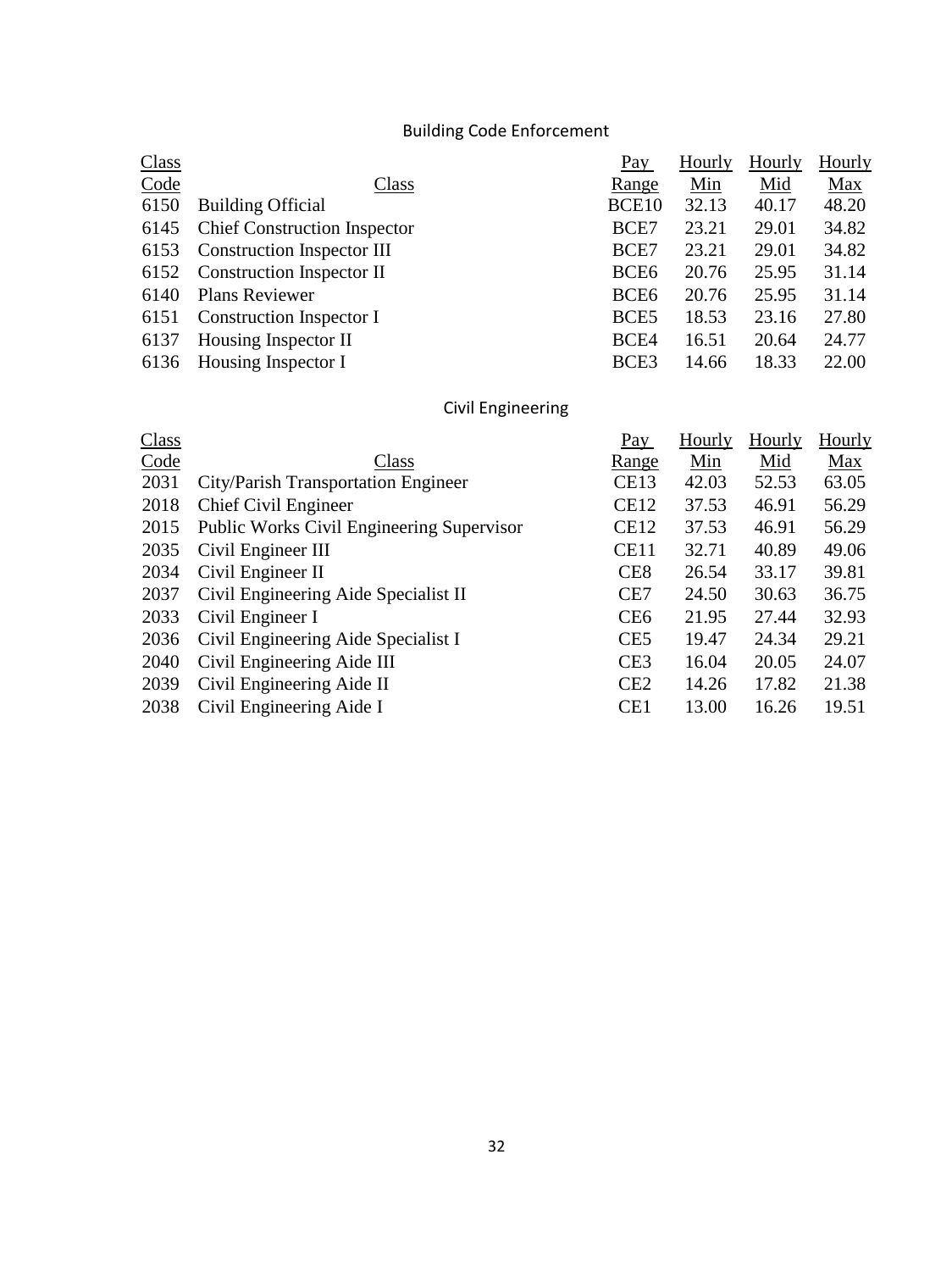### Communications

| Class |                                                       | Pay               | Hourly | Hourly | Hourly     |
|-------|-------------------------------------------------------|-------------------|--------|--------|------------|
| Code  | Class                                                 | Range             | Min    | Mid    | <b>Max</b> |
| 5406  | <b>Communications Field Operations Supervisor</b>     | COM11             | 34.68  | 43.34  | 52.01      |
| 5408  | <b>Communications Support Services Administrator</b>  | COM11             | 34.68  | 43.34  | 52.01      |
| 5415  | VoIP Specialist                                       | COM <sub>10</sub> | 31.06  | 38.83  | 46.59      |
| 5410  | Communications Regulatory, Contract & Rate            | COM <sub>8</sub>  | 25.96  | 32.45  | 38.94      |
|       | Analyst                                               |                   |        |        |            |
| 5409  | Communications Sales & Marketing Analyst              | COM <sub>8</sub>  | 25.96  | 32.45  | 38.94      |
| 5405  | <b>Communications System Operator</b>                 | COM <sub>8</sub>  | 25.96  | 32.45  | 38.94      |
| 5373  | <b>Fiber Optics Foreman</b>                           | COM7              | 23.52  | 29.39  | 35.27      |
| 5402  | <b>Senior Communications Network Technician</b>       | COM7              | 23.52  | 29.39  | 35.27      |
| 5374  | <b>Fiber Optics Technician</b>                        | COM <sub>6</sub>  | 21.17  | 26.58  | 31.89      |
| 5407  | <b>Communications Installation Tech</b>               | COM <sub>5</sub>  | 19.19  | 23.99  | 28.78      |
| 5403  | <b>Communications Network Tech</b>                    | COM <sub>5</sub>  | 19.19  | 23.99  | 28.78      |
| 5412  | <b>Communications Billing Analyst</b>                 | COM4              | 17.28  | 21.60  | 25.92      |
| 5418  | <b>Communications Business Aide III</b>               | COM <sub>4</sub>  | 17.28  | 21.60  | 25.92      |
| 5417  | <b>Communications Business Aide II</b>                | COM <sub>2</sub>  | 13.91  | 17.39  | 20.87      |
| 5411  | <b>Communications Customer Service Representative</b> | COM <sub>2</sub>  | 13.91  | 17.39  | 20.87      |
| 5416  | <b>Communications Business Aide I</b>                 | COM1              | 12.57  | 15.71  | 18.86      |

### Customer Service

| <b>Class</b> |                                           | Pay             | Hourly | Hourly | Hourly |
|--------------|-------------------------------------------|-----------------|--------|--------|--------|
| Code         | Class                                     | Range           | Min    | Mid    | Max    |
| 5008         | Customer & Meter Services Administrator   | CS11            | 40.91  | 51.15  | 61.39  |
| 5005         | Meter Reader Supervisor                   | CS <sub>8</sub> | 27.46  | 34.33  | 41.20  |
| 4423         | Communications/311 Supervisor             | CS7             | 23.80  | 29.75  | 35.70  |
| 1334         | <b>Customer Service Supervisor</b>        | CS7             | 23.80  | 29.75  | 35.70  |
| 1125         | <b>Application Support Specialist</b>     | CS <sub>6</sub> | 20.49  | 25.61  | 30.73  |
| 5029         | <b>Public Information Specialist</b>      | CS <sub>5</sub> | 18.53  | 23.16  | 27.80  |
| 5048         | <b>Utilities Conservation Specialist</b>  | CS <sub>5</sub> | 18.53  | 23.16  | 27.80  |
| 5003         | Senior Meter Reader                       | CS <sub>4</sub> | 14.77  | 18.47  | 22.16  |
| 1339         | Utilities Customer Service Representative | CS <sub>3</sub> | 13.54  | 16.93  | 20.32  |
| 1338         | Customer Service Representative II        | CS <sub>2</sub> | 12.32  | 15.40  | 18.47  |
| 5002         | Meter Reader II                           | CS <sub>2</sub> | 12.32  | 15.40  | 18.47  |
| 1336         | Cashier                                   | CS <sub>1</sub> | 10.17  | 12.71  | 15.25  |
| 1337         | Customer Service Representative I         | CS <sub>1</sub> | 10.17  | 12.71  | 15.25  |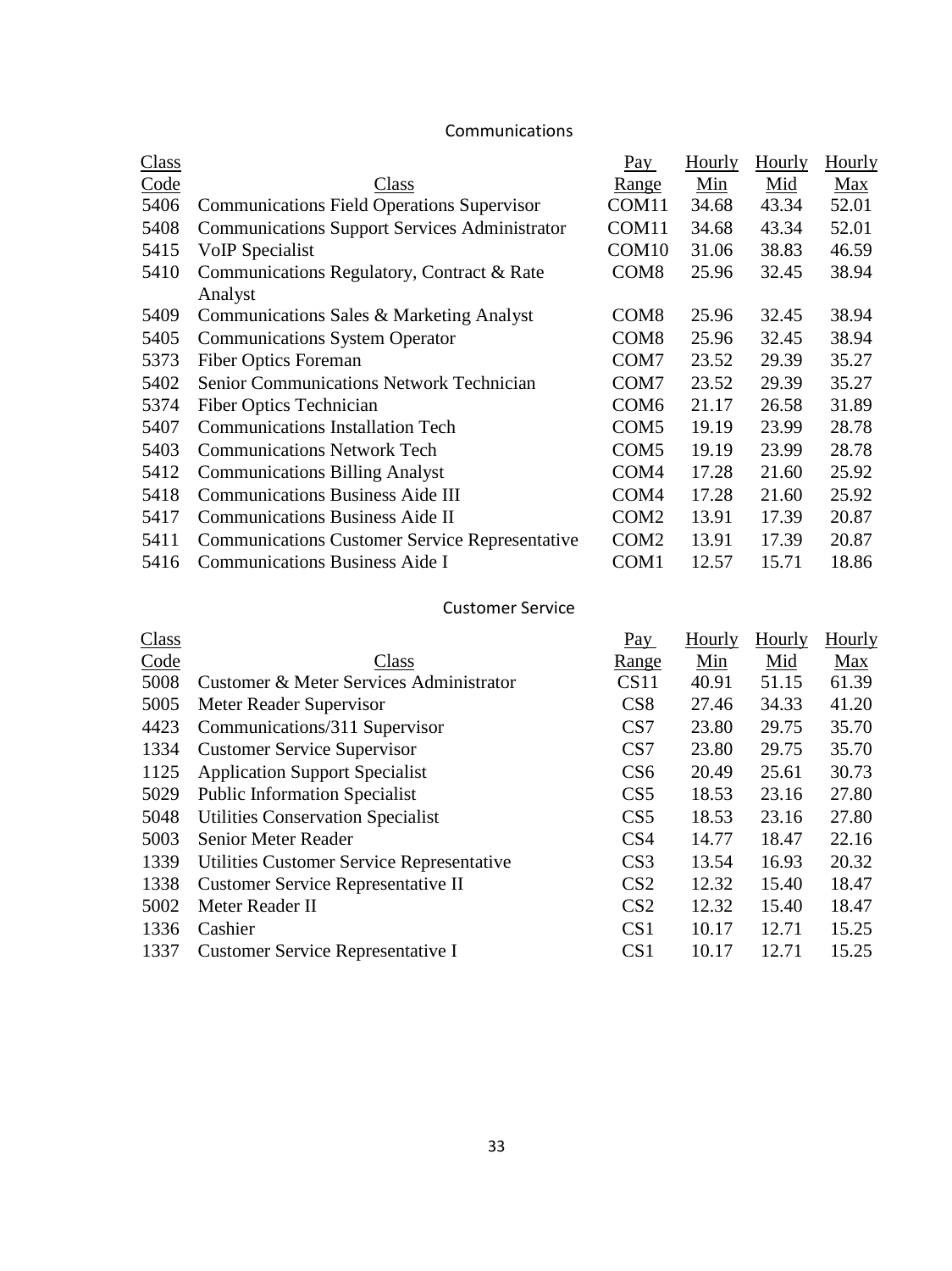### Construction Trades

| <b>Class</b> |                                                 | $\frac{Pay}{.}$  | Hourly | <b>Hourly</b> | <b>Hourly</b> |
|--------------|-------------------------------------------------|------------------|--------|---------------|---------------|
| Code         | <b>Class</b>                                    | <u>Range</u>     | Min    | Mid           | Max           |
| 4050         | Drainage Superintendent                         | CT <sub>12</sub> | 29.77  | 37.21         | 44.65         |
| 4041         | <b>Street Superintendent</b>                    | CT <sub>12</sub> | 29.77  | 37.21         | 44.65         |
| 4222         | <b>Facilities Manager</b>                       | CT11             | 26.58  | 33.22         | 39.86         |
| 2060         | Capital Improvements Coordinator                | CT10             | 23.70  | 29.62         | 35.54         |
| 4023         | Drainage Operations Coordinator                 | CT <sub>10</sub> | 23.70  | 29.62         | 35.54         |
| 4223         | <b>Facilities Maintenance Supervisor</b>        | <b>CT10</b>      | 23.70  | 29.62         | 35.54         |
| 1219         | <b>Facilities Supervisor</b>                    | <b>CT10</b>      | 23.70  | 29.62         | 35.54         |
| 4042         | <b>Bridge Maintenance Foreman</b>               | CT <sub>9</sub>  | 21.12  | 26.40         | 31.68         |
| 2052         | Chief Right of Way Agent                        | CT <sub>9</sub>  | 21.12  | 26.40         | 31.68         |
| 4039         | Drainage Maintenance Foreman                    | CT <sub>9</sub>  | 21.12  | 26.40         | 31.68         |
| 4040         | Grounds Maintenance Foreman                     | CT <sub>9</sub>  | 21.12  | 26.40         | 31.68         |
| 4225         | Maintenance Supervisor                          | CT <sub>9</sub>  | 21.12  | 26.40         | 31.68         |
| 4043         | <b>Public Works Support Services Supervisor</b> | CT <sub>9</sub>  | 21.12  | 26.40         | 31.68         |
| 4038         | <b>Street Maintenance Foreman</b>               | CT <sub>9</sub>  | 21.12  | 26.40         | 31.68         |
| 2050         | <b>Right of Way Agent</b>                       | CT <sub>8</sub>  | 18.79  | 23.48         | 28.18         |
| 4216         | Welder II                                       | CT <sub>8</sub>  | 18.79  | 23.48         | 28.18         |
| 4208         | Carpenter II                                    | CT7              | 16.69  | 20.87         | 25.04         |
| 4022         | Drainage Troubleshooter                         | CT7              | 16.69  | 20.87         | 25.04         |
| 4219         | Electrical, Mechanical, and Refrigeration       | CT7              | 16.69  | 20.87         | 25.04         |
|              | Technician                                      |                  |        |               |               |
| 4213         | Electrician II                                  | CT7              | 16.69  | 20.87         | 25.04         |
| 4018         | Labor Foreman III                               | CT7              | 16.69  | 20.87         | 25.04         |
| 4416         | <b>Tree Trimmer Foreman</b>                     | CT7              | 16.69  | 20.87         | 25.04         |
| 4207         | Carpenter I                                     | CT <sub>6</sub>  | 14.81  | 18.51         | 22.21         |
| 4212         | Electrician I                                   | CT <sub>6</sub>  | 14.81  | 18.51         | 22.21         |
| 4104         | <b>Equipment Operator IV</b>                    | CT <sub>6</sub>  | 14.81  | 18.51         | 22.21         |
| 4211         | Painter II                                      | CT <sub>6</sub>  | 14.81  | 18.51         | 22.21         |
| 3011         | <b>Recreation Center Maintenance Supervisor</b> | CT <sub>6</sub>  | 14.81  | 18.51         | 22.21         |
| 4215         | Welder I                                        | CT <sub>6</sub>  | 14.81  | 18.51         | 22.21         |
| 4230         | <b>Building Superintendent</b>                  | CT5              | 13.12  | 16.40         | 19.68         |
| 4209         | <b>Cement Mason</b>                             | CT <sub>5</sub>  | 13.12  | 16.40         | 19.68         |
| 4103         | <b>Equipment Operator III</b>                   | CT <sub>5</sub>  | 13.12  | 16.40         | 19.68         |
| 4015         | Labor Foreman II                                | CT <sub>5</sub>  | 13.12  | 16.40         | 19.68         |
| 4210         | Painter I                                       | CT <sub>5</sub>  | 13.12  | 16.40         | 19.68         |
| 4411         | <b>Tree Trimmer</b>                             | CT <sub>5</sub>  | 13.12  | 16.40         | 19.68         |
| 5011         | Dispatcher                                      | CT4              | 11.59  | 14.49         | 17.39         |
| 4102         | <b>Equipment Operator II</b>                    | CT4              | 11.59  | 14.49         | 17.39         |
| 4224         | <b>Facilities Maintenance Repairman</b>         | CT4              | 11.59  | 14.49         | 17.39         |
| 4013         | Labor Foreman I                                 | CT4              | 11.59  | 14.49         | 17.39         |
| 4201         | Maintenance Worker                              | CT4              | 11.59  | 14.49         | 17.39         |
| 4101         | Equipment Operator I                            | CT <sub>3</sub>  | 10.21  | 12.76         | 15.32         |
| 4012         | Laborer II                                      | CT3              | 10.21  | 12.76         | 15.32         |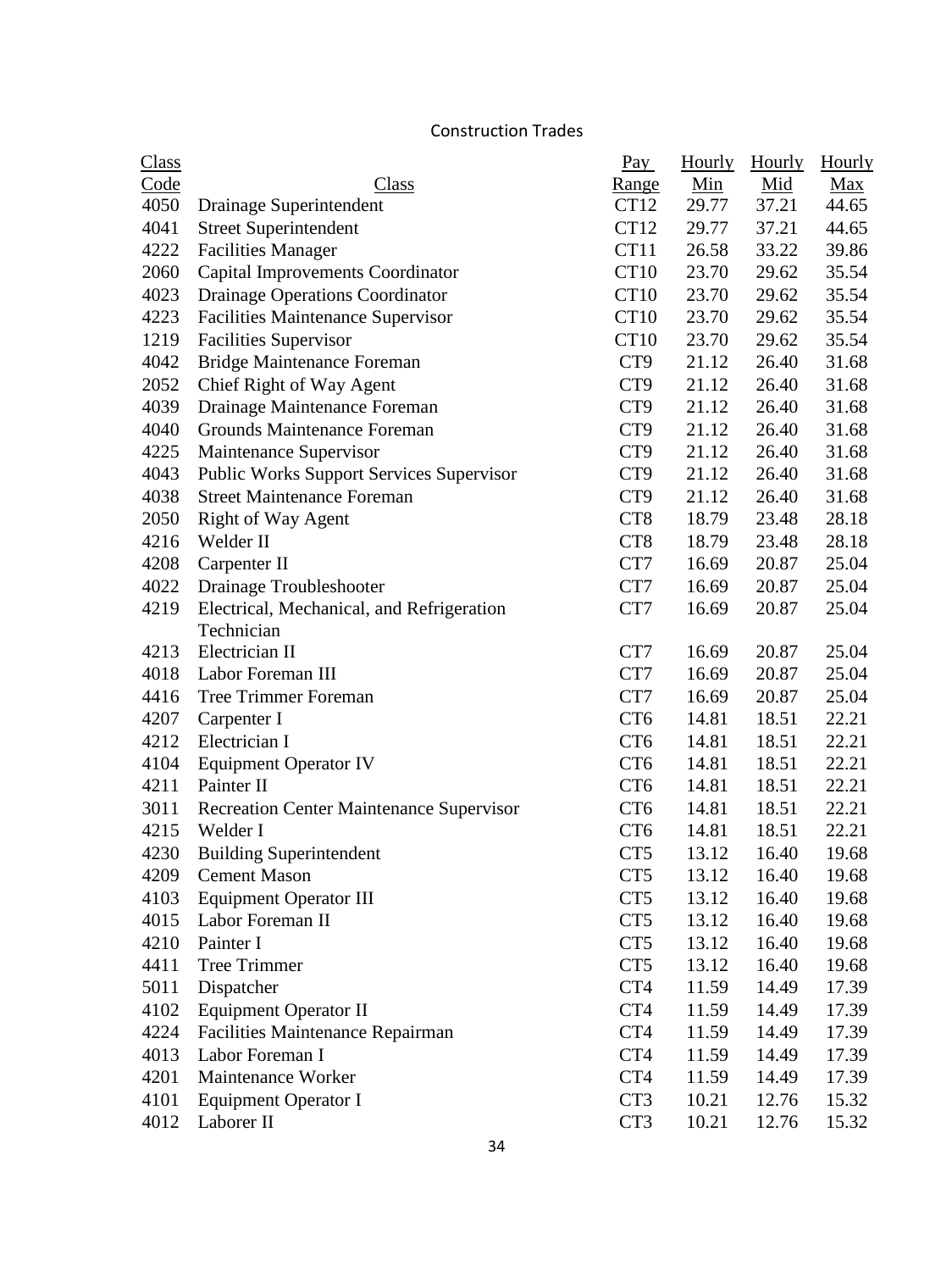| 5013 Utility Repairman |  | CT3 10.21 12.76 15.32 |  |
|------------------------|--|-----------------------|--|
| 4500 Janitor           |  | CT2 8.98 11.22 13.47  |  |
| 4010 Laborer I         |  | CT2 8.98 11.22 13.47  |  |

# Development and Planning

| <b>Class</b> |                                | Pay              | Hourly | Hourly | Hourly |
|--------------|--------------------------------|------------------|--------|--------|--------|
| Code         | Class                          | Range            | Min    | Mid    | Max    |
| 6114         | Development & Planning Manager | DAP <sub>6</sub> | 25.91  | 32.38  | 38.86  |
| 6139         | Permit Manager                 | DAP <sub>6</sub> | 25.91  | 32.38  | 38.86  |
| 6134         | Compliance Manager             | DAP <sub>5</sub> | 23.22  | 29.01  | 34.81  |
| 1060         | Flood Plain Administrator      | DAP <sub>4</sub> | 20.76  | 25.95  | 31.14  |
| 6120         | Planner II                     | DAP <sub>4</sub> | 20.76  | 25.95  | 31.14  |
| 6115         | Planner I                      | DAP3             | 18.53  | 23.16  | 27.80  |
| 6132         | Compliance Inspector           | DAP <sub>2</sub> | 14.67  | 18.33  | 21.99  |
| 6138         | Permit Clerk                   | DAP <sub>1</sub> | 13.72  | 17.15  | 20.58  |

# Electrical Engineering

| Class |                                                      | Pay             | <b>Hourly</b> | Hourly | Hourly |
|-------|------------------------------------------------------|-----------------|---------------|--------|--------|
| Code  | Class                                                | Range           | Min           | Mid    | Max    |
| 5401  | <b>Chief Communications Engineer</b>                 | EE13            | 43.57         | 54.48  | 65.37  |
| 5413  | Network Engineering and Operations Supervisor        | EE13            | 43.57         | 54.48  | 65.37  |
| 2017  | <b>Chief Electrical Engineer</b>                     | EE12            | 41.60         | 52.00  | 62.40  |
| 2019  | <b>Utility Marketing Supervisor</b>                  | EE12            | 41.60         | 52.00  | 62.40  |
| 2012  | <b>Electrical Engineer III</b>                       | <b>EE11</b>     | 38.19         | 47.74  | 57.29  |
| 2043  | Mechanical Engineer III                              | <b>EE11</b>     | 38.19         | 47.74  | 57.29  |
| 2000  | <b>Electric Distribution Engineering Coordinator</b> | EE8             | 28.99         | 36.24  | 43.49  |
| 2011  | <b>Electrical Engineer II</b>                        | EE8             | 28.99         | 36.24  | 43.49  |
| 2042  | Mechanical Engineer II                               | EE8             | 28.99         | 36.24  | 43.49  |
| 2005  | Electrical Engineering Aide Specialist II            | EE7             | 26.24         | 32.80  | 39.36  |
| 2010  | <b>Electrical Engineer I</b>                         | EE6             | 23.64         | 29.54  | 35.45  |
| 2041  | Mechanical Engineer I                                | EE6             | 23.64         | 29.54  | 35.45  |
| 2004  | Electrical Engineering Aide Specialist I             | EE5             | 22.01         | 27.52  | 33.02  |
| 9713  | <b>Electrical Engineering Aide III</b>               | EE3             | 17.76         | 22.21  | 26.65  |
| 9712  | Electrical Engineering Aide II                       | EE <sub>2</sub> | 14.26         | 17.82  | 21.38  |
| 9711  | Electrical Engineering Aide I                        | EE1             | 13.00         | 16.26  | 19.51  |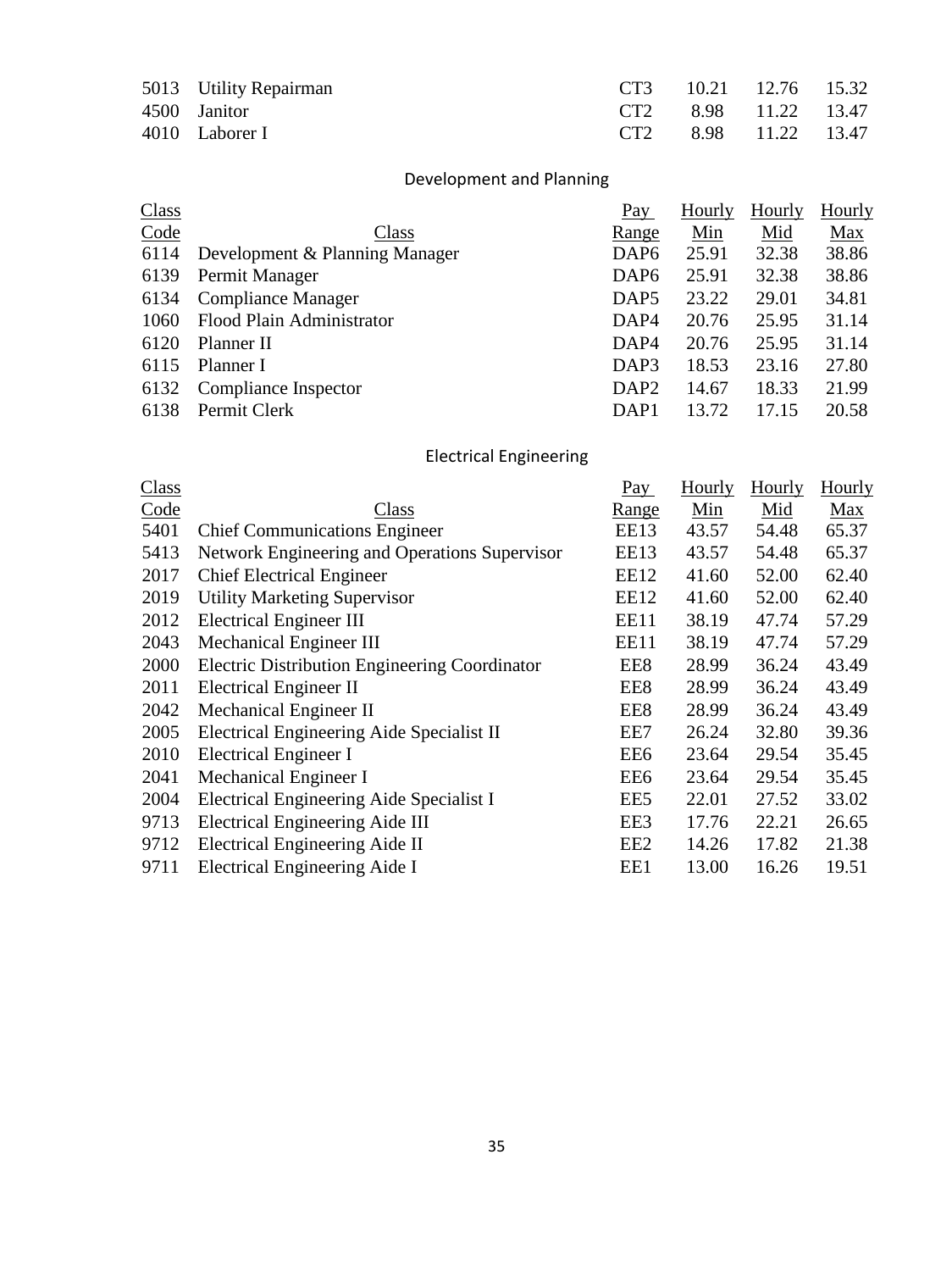# Environmental - Regulatory Compliance

| <b>Class</b> |                                            | Pay              | Hourly | Hourly | <b>Hourly</b> |
|--------------|--------------------------------------------|------------------|--------|--------|---------------|
| Code         | Class                                      | Range            | Min    | Mid    | Max           |
| 4033         | <b>Environmental Compliance Manager</b>    | ERC <sub>8</sub> | 30.21  | 37.77  | 45.32         |
| 4031         | <b>Environmental Quality Manager</b>       | ERC7             | 28.87  | 36.09  | 43.30         |
| 4034         | <b>Environmental Compliance Supervisor</b> | ERC <sub>6</sub> | 26.88  | 33.60  | 40.32         |
| 5047         | <b>Regulatory Compliance Supervisor</b>    | ERC <sub>6</sub> | 26.88  | 33.60  | 40.32         |
| 5027         | Chemist                                    | ERC <sub>5</sub> | 23.90  | 29.87  | 35.84         |
| 4029         | <b>Environmental Codes Supervisor</b>      | ERC <sub>5</sub> | 23.90  | 29.87  | 35.84         |
| 5034         | <b>Regulatory Compliance Officer</b>       | ERC <sub>5</sub> | 23.90  | 29.87  | 35.84         |
| 5033         | <b>Regulatory Compliance Specialist</b>    | ERC4             | 21.23  | 26.53  | 31.84         |
| 5025         | Laboratory Technician                      | ERC <sub>2</sub> | 16.69  | 20.87  | 25.04         |
| 4027         | <b>Environmental Services Inspector</b>    | ERC1             | 14.66  | 18.33  | 22.00         |

# Environmental - Recycling

|                                | Pay                | Hourly |       | Hourly |
|--------------------------------|--------------------|--------|-------|--------|
| Class                          | Range              | Min    | Mid   | Max    |
| 4036 Recycling Supervisor      | ERCYC <sub>4</sub> | 20.76  | 25.95 | 31.14  |
| 4025 Recycling Specialist      | ERCYC <sub>3</sub> | 18.53  | 23.16 | 27.80  |
| 4035 Compost Facility Foreman  | ERCYC <sub>2</sub> | 16.51  | 20.64 | 24.77  |
| 4032 Compost Facility Operator | ERCYC <sub>1</sub> | 14.66  | 18.33 | 22.00  |
|                                |                    |        |       | Hourly |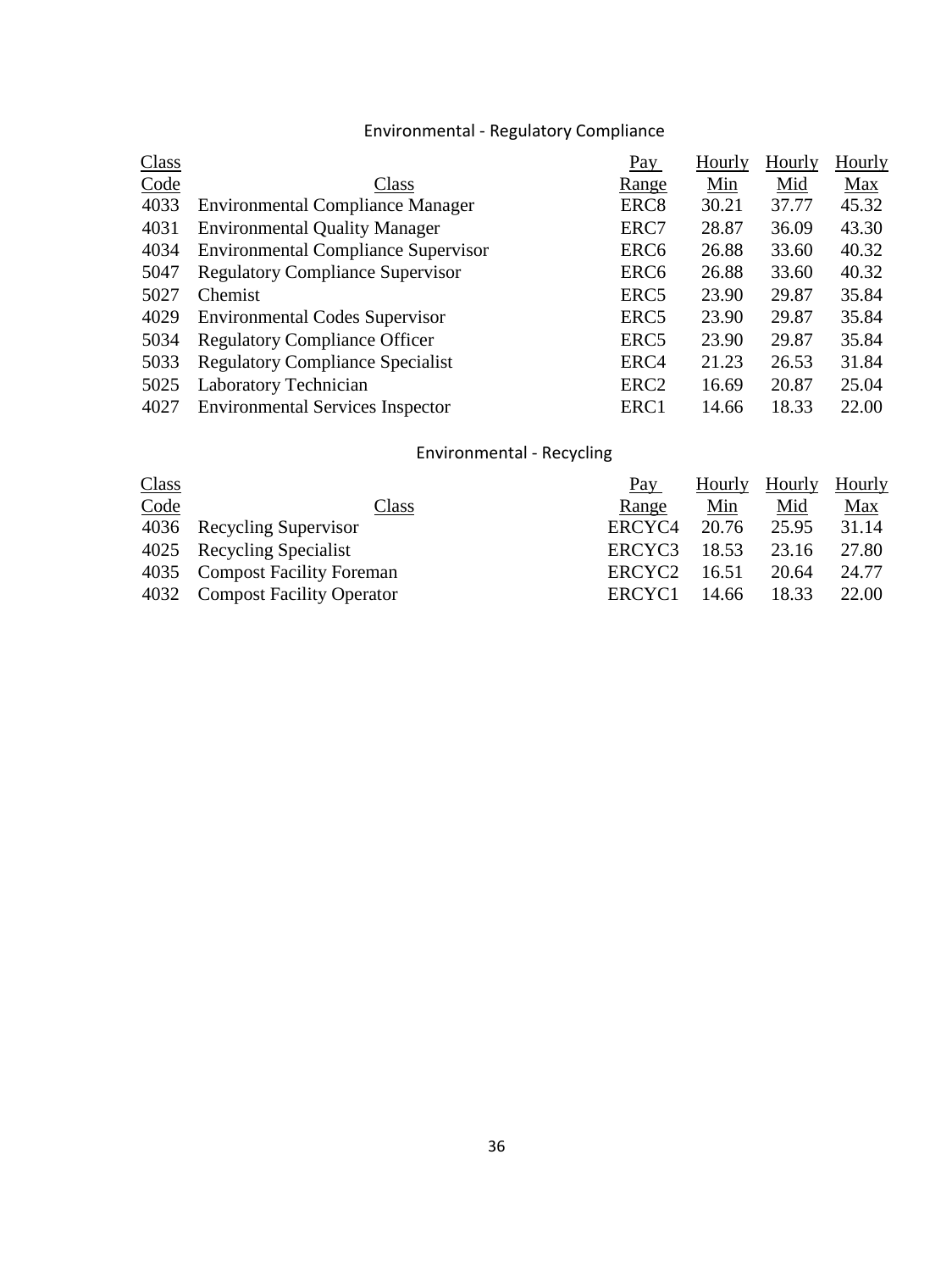## Electric Utilities

| <b>Class</b> |                                                   | $\frac{\text{Pay}}{\text{Pay}}$ | Hourly | <b>Hourly</b> | <b>Hourly</b> |
|--------------|---------------------------------------------------|---------------------------------|--------|---------------|---------------|
| Code         | Class                                             | <u>Range</u>                    | Min    | Mid           | Max           |
| 5045         | <b>Electric Operations Manager</b>                | EU13                            | 56.38  | 70.47         | 84.56         |
| 2013         | Engineering & Power Supply Manager                | EU13                            | 56.38  | 70.47         | 84.56         |
| 5332         | <b>Power Plant Superintendent</b>                 | EU12                            | 50.14  | 62.67         | 75.21         |
| 5387         | Energy Control, Substation, and Metering          | EU11                            | 44.37  | 55.46         | 66.56         |
|              | Supervisor                                        |                                 |        |               |               |
| 5330         | <b>Power Plant Operations Supervisor</b>          | <b>EU11</b>                     | 44.37  | 55.46         | 66.56         |
| 5381         | Transmission & Distribution Operations Supervisor | EU11                            | 44.37  | 55.46         | 66.56         |
| 5371         | Substation & Communication Supervisor             | <b>EU10</b>                     | 39.04  | 48.79         | 58.55         |
| 5386         | Transmission & Distribution Foreman               | EU10                            | 39.04  | 48.79         | 58.55         |
| 5379         | <b>Electric Meter Supervisor</b>                  | EU9                             | 34.10  | 42.62         | 51.15         |
| 5388         | Electric Reliability and Environmental Compliance | EU9                             | 34.10  | 42.62         | 51.15         |
|              | Administrator                                     |                                 |        |               |               |
| 5369         | Line Trouble Shooter                              | EU9                             | 34.10  | 42.62         | 51.15         |
| 5370         | Lineman Foreman                                   | EU9                             | 34.10  | 42.62         | 51.15         |
| 5024         | Power Plant Maintenance Supervisor                | EU9                             | 34.10  | 42.62         | 51.15         |
| 5333         | <b>Power Plant Operation Shift Supervisor</b>     | EU9                             | 34.10  | 42.62         | 51.15         |
| 5385         | Energy Control System Training/Compliance         | EU8                             | 29.53  | 36.91         | 44.30         |
|              | Coordinator                                       |                                 |        |               |               |
| 5363         | Lineman III                                       | EU8                             | 29.53  | 36.91         | 44.30         |
| 5022         | <b>Power Plant Maintenance Foreman</b>            | EU8                             | 29.53  | 36.91         | 44.30         |
| 5303         | <b>Power Plant Shift Foreman</b>                  | EU8                             | 29.53  | 36.91         | 44.30         |
| 5372         | Substation & Communication Foreman                | EU8                             | 29.53  | 36.91         | 44.30         |
| 2022         | Systems Engineering Services Coord.               | EU8                             | 29.53  | 36.91         | 44.30         |
| 5378         | Electric Meter Technician                         | EU7                             | 25.31  | 31.64         | 37.97         |
| 5389         | <b>Electric Reliability Compliance Analyst</b>    | EU7                             | 25.31  | 31.64         | 37.97         |
| 5384         | <b>Energy Control System Operator</b>             | EU7                             | 25.31  | 31.64         | 37.97         |
| 5016         | Instrument, Control, & Electrical Technician      | EU7                             | 25.31  | 31.64         | 37.97         |
| 5336         | Power Plant Control System Technician             | EU7                             | 25.31  | 31.64         | 37.97         |
| 5376         | Substation & Communication Technician             | EU7                             | 25.31  | 31.64         | 37.97         |
| 2014         | <b>Utilities Resources Analyst</b>                | EU7                             | 25.31  | 31.64         | 37.97         |
| 5362         | Lineman II                                        | EU <sub>6</sub>                 | 21.40  | 26.75         | 32.11         |
| 5307         | <b>Power Plant Millwright</b>                     | EU <sub>6</sub>                 | 21.40  | 26.75         | 32.11         |
| 5305         | Power Plant Technician                            | EU <sub>6</sub>                 | 21.40  | 26.75         | 32.11         |
| 4410         | Senior Electric Distribution Dispatcher           | EU <sub>6</sub>                 | 21.40  | 26.75         | 32.11         |
| 4415         | <b>Tree Trimming Supervisor</b>                   | EU <sub>6</sub>                 | 21.40  | 26.75         | 32.11         |
| 4414         | <b>Electric Distribution Dispatcher</b>           | EU <sub>5</sub>                 | 17.79  | 22.25         | 26.69         |
| 5361         | Lineman I                                         | EU <sub>5</sub>                 | 17.79  | 22.25         | 26.69         |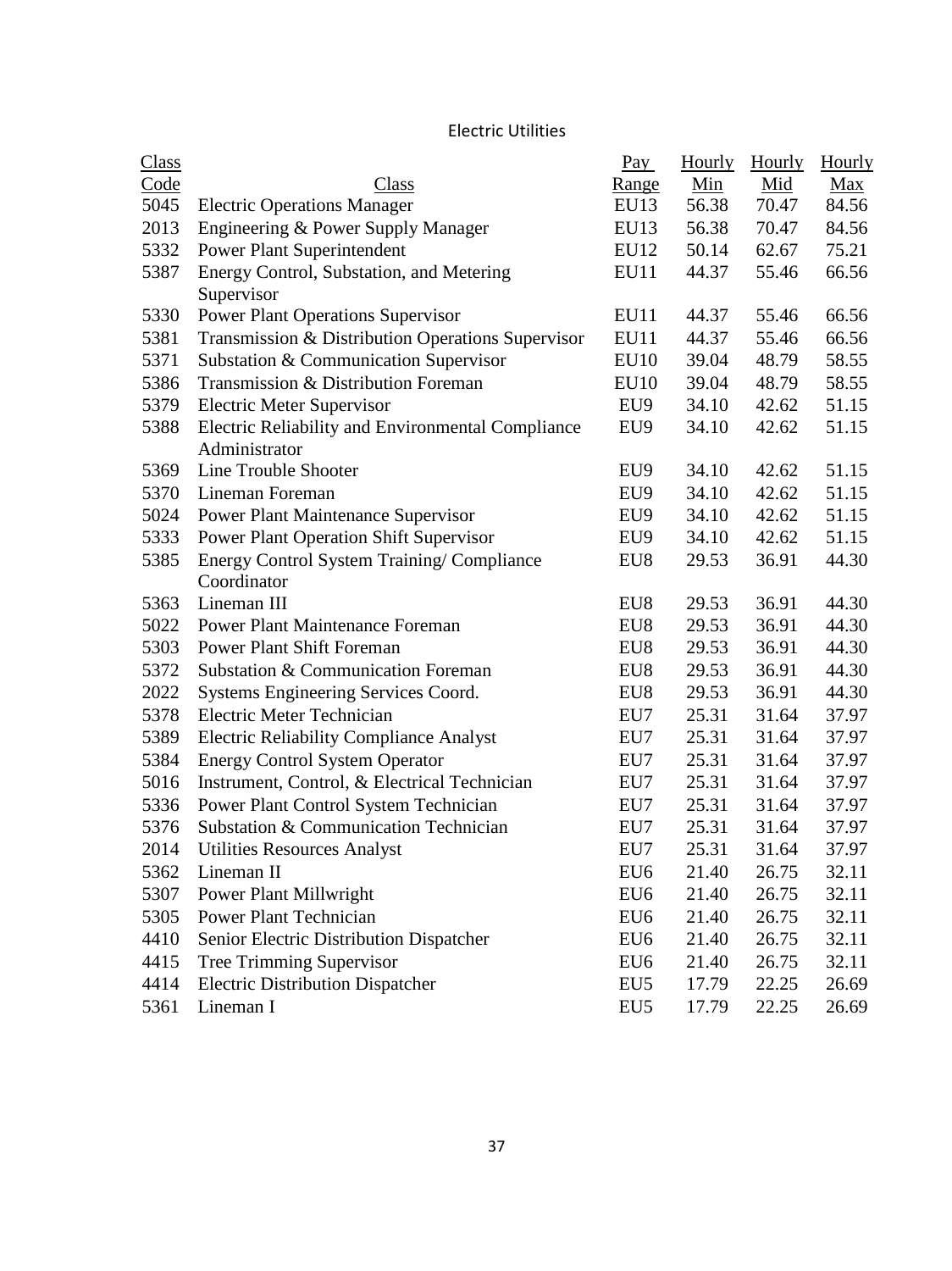# Grants and Federal Programs

| <b>Class</b> |                                                  | Pay              | Hourly | Hourly | <b>Hourly</b> |
|--------------|--------------------------------------------------|------------------|--------|--------|---------------|
| Code         | Class                                            | Range            | Min    | Mid    | Max           |
| 6370         | <b>Community Development Grants Manager</b>      | GFP8             | 28.87  | 36.09  | 43.30         |
| 6440         | Human Services Manager                           | GFP7             | 25.91  | 32.38  | 38.86         |
| 6431         | <b>Community Development Loan Officer</b>        | GFP <sub>5</sub> | 20.76  | 25.95  | 31.14         |
| 6350         | <b>Housing Rehab Specialist</b>                  | GFP <sub>5</sub> | 20.76  | 25.95  | 31.14         |
| 6233         | <b>Grants Coordinator</b>                        | GFP4             | 18.53  | 23.16  | 27.80         |
| 6429         | <b>Community Development Loan Specialist</b>     | GFP3             | 16.51  | 20.64  | 24.77         |
| 6230         | <b>Community Development Programs Specialist</b> | GFP3             | 16.51  | 20.64  | 24.77         |
| 6425         | <b>Housing Counseling Coordinator</b>            | GFP <sub>2</sub> | 14.66  | 18.33  | 22.00         |
| 6421         | Neighborhood Pride Coordinator                   | GFP <sub>2</sub> | 14.66  | 18.33  | 22.00         |
| 6420         | <b>Housing Counselor</b>                         | GFP1             | 12.99  | 16.24  | 19.49         |

### Healthcare

| <b>Class</b> |                                   | Pay             |            | Hourly Hourly Hourly |            |
|--------------|-----------------------------------|-----------------|------------|----------------------|------------|
| Code         | Class                             | <u>Range</u>    | <u>Min</u> | Mid                  | <u>Max</u> |
|              | 1406 Registered Nurse             | HC <sub>5</sub> | 23.21      | 29.01                | 34.82      |
|              | 1409 Registered Nurse's Assistant | HC <sub>3</sub> | 16.51      | 20.64                | 24.77      |

### Human Resources

| Class |                                         | Pay             | <b>Hourly</b> | Hourly | <b>Hourly</b> |
|-------|-----------------------------------------|-----------------|---------------|--------|---------------|
| Code  | Class                                   | Range           | Min           | Mid    | Max           |
| 1421  | Civil Service Director                  | HR7             | 35.72         | 44.65  | 53.58         |
| 1418  | Human Resources Manager                 | HR <sub>6</sub> | 32.13         | 40.17  | 48.20         |
| 1417  | Civil Service Business Partner          | HR4             | 25.91         | 32.38  | 38.86         |
| 1410  | <b>Employee Relations Supervisor</b>    | HR4             | 25.91         | 32.38  | 38.86         |
| 1419  | Civil Service Analyst                   | HR <sub>3</sub> | 23.21         | 29.01  | 34.82         |
| 1415  | <b>Employee Development Coordinator</b> | HR <sub>2</sub> | 20.76         | 25.95  | 31.14         |
| 1414  | <b>Employee Relations Analyst</b>       | HR <sub>2</sub> | 20.76         | 25.95  | 31.14         |
| 1403  | Human Resources Administrator           | HR1             | 18.53         | 23.16  | 27.80         |
| 1532  | <b>Substance Abuse Coordinator</b>      | HR1             | 18.53         | 23.16  | 27.80         |

## International Trade

| <b>Class</b> |                                           | Pay                  |       | <b>Hourly Hourly Hourly</b> |            |
|--------------|-------------------------------------------|----------------------|-------|-----------------------------|------------|
| Code         | Class                                     | Range                | Min   | Mid                         | <u>Max</u> |
|              | 6435 Le Centre Operations Coordinator     | INTLTR5              | 23.21 | 29.01                       | 34.82      |
|              | 6433 Trade Development Specialist         | <b>INTLTR2</b> 16.51 |       | 20.64                       | 24.77      |
|              | 1022 Information & Translation Specialist | INTLTR1              | 14.66 | 18.33                       | 22.00      |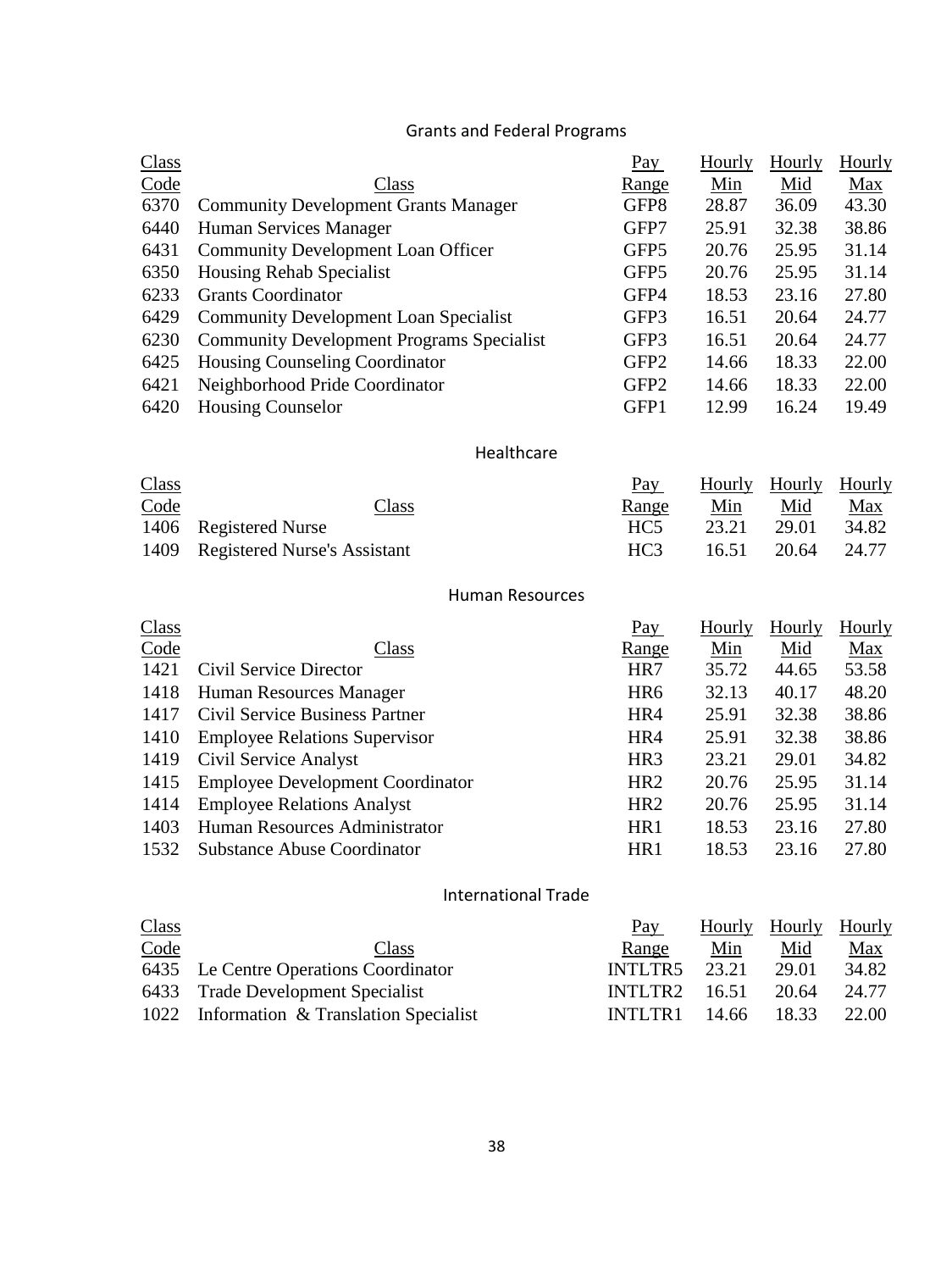### Information Services

| <b>Class</b> |                                                    | $\frac{Pay}{.}$ | <b>Hourly</b> | <b>Hourly</b> | Hourly |
|--------------|----------------------------------------------------|-----------------|---------------|---------------|--------|
| Code         | Class                                              | <u>Range</u>    | Min           | Mid           | Max    |
| 1144         | <b>Information Services and Technology Manager</b> | IS <sub>8</sub> | 32.24         | 40.30         | 48.36  |
| 1131         | <b>Customer Information System Administrator</b>   | IS7             | 28.06         | 35.08         | 42.09  |
| 1129         | Database Administrator                             | IS <sub>7</sub> | 28.06         | 35.08         | 42.09  |
| 1137         | Internet Webmaster                                 | IS7             | 28.06         | 35.08         | 42.09  |
| 1141         | Library Information Services and Technology        | IS7             | 28.06         | 35.08         | 42.09  |
|              | Manager                                            |                 |               |               |        |
| 1128         | Network Administrator                              | IS7             | 28.06         | 35.08         | 42.09  |
| 1136         | <b>Systems Analyst</b>                             | IS <sub>7</sub> | 28.06         | 35.08         | 42.09  |
| 1127         | <b>Systems Security Specialist</b>                 | IS7             | 28.06         | 35.08         | 42.09  |
| 1134         | <b>GIS Analyst</b>                                 | IS <sub>6</sub> | 24.31         | 30.38         | 36.46  |
| 1130         | <b>Information Services Technical Supervisor</b>   | IS <sub>6</sub> | 24.31         | 30.38         | 36.46  |
| 1132         | <b>Library Technical Services Supervisor</b>       | IS <sub>6</sub> | 24.31         | 30.38         | 36.46  |
| 1122         | <b>Programmer Analyst</b>                          | IS <sub>6</sub> | 24.31         | 30.38         | 36.46  |
| 1124         | Senior Systems Support Specialist                  | IS <sub>6</sub> | 24.31         | 30.38         | 36.46  |
| 1120         | <b>Application Developer</b>                       | IS <sub>5</sub> | 20.93         | 26.16         | 31.39  |
| 1401         | City/Parish Records Manager                        | IS <sub>5</sub> | 20.93         | 26.16         | 31.39  |
| 1133         | <b>GIS</b> Technician                              | IS <sub>5</sub> | 20.93         | 26.16         | 31.39  |
| 1118         | Senior Technical Specialist                        | IS <sub>5</sub> | 20.93         | 26.16         | 31.39  |
| 1123         | <b>Systems Support Specialist</b>                  | IS <sub>5</sub> | 20.93         | 26.16         | 31.39  |
| 1115         | <b>Technical Specialist</b>                        | IS4             | 17.88         | 22.35         | 26.82  |
| 1109         | <b>Help Desk Specialist</b>                        | IS3             | 15.14         | 18.92         | 22.71  |

### Juvenile Detention

| <b>Class</b> |                                            | Pay              | Hourly | Hourly | Hourly |
|--------------|--------------------------------------------|------------------|--------|--------|--------|
| Code         | Class                                      | Range            | Min    | Mid    | Max    |
| 1553         | Juvenile Detention Home Administrator      | JDH10            | 28.87  | 36.09  | 43.30  |
| 1549         | Juvenile Detention Home Operations Manager | JDH <sub>8</sub> | 23.21  | 29.01  | 34.82  |
| 1550         | Juvenile Detention Home Shift Supervisor   | JDH <sub>3</sub> | 12.99  | 16.24  | 19.49  |
| 1551         | Juvenile Detention Home Attendant II       | JDH <sub>2</sub> | 11.47  | 14.34  | 17.21  |
| 4520         | Cook                                       | JDH1             | 10.09  | 12.62  | 15.14  |
| 1552         | Juvenile Detention Home Attendant I        | JDH1             | 10.09  | 12.62  | 15.14  |

### Law Enforcement

| <b>Class</b> |                           | Pay   | Hourly Hourly Hourly |            |            |
|--------------|---------------------------|-------|----------------------|------------|------------|
| Code         | Class                     | Range | Min                  | <u>Mid</u> | <u>Max</u> |
|              | 3006 Chief of Park Police | LE2   | 25.91 32.38          |            | 38.86      |
|              | 3005 Park Police          | LE1   | 16.51                | 20.64      | 24.77      |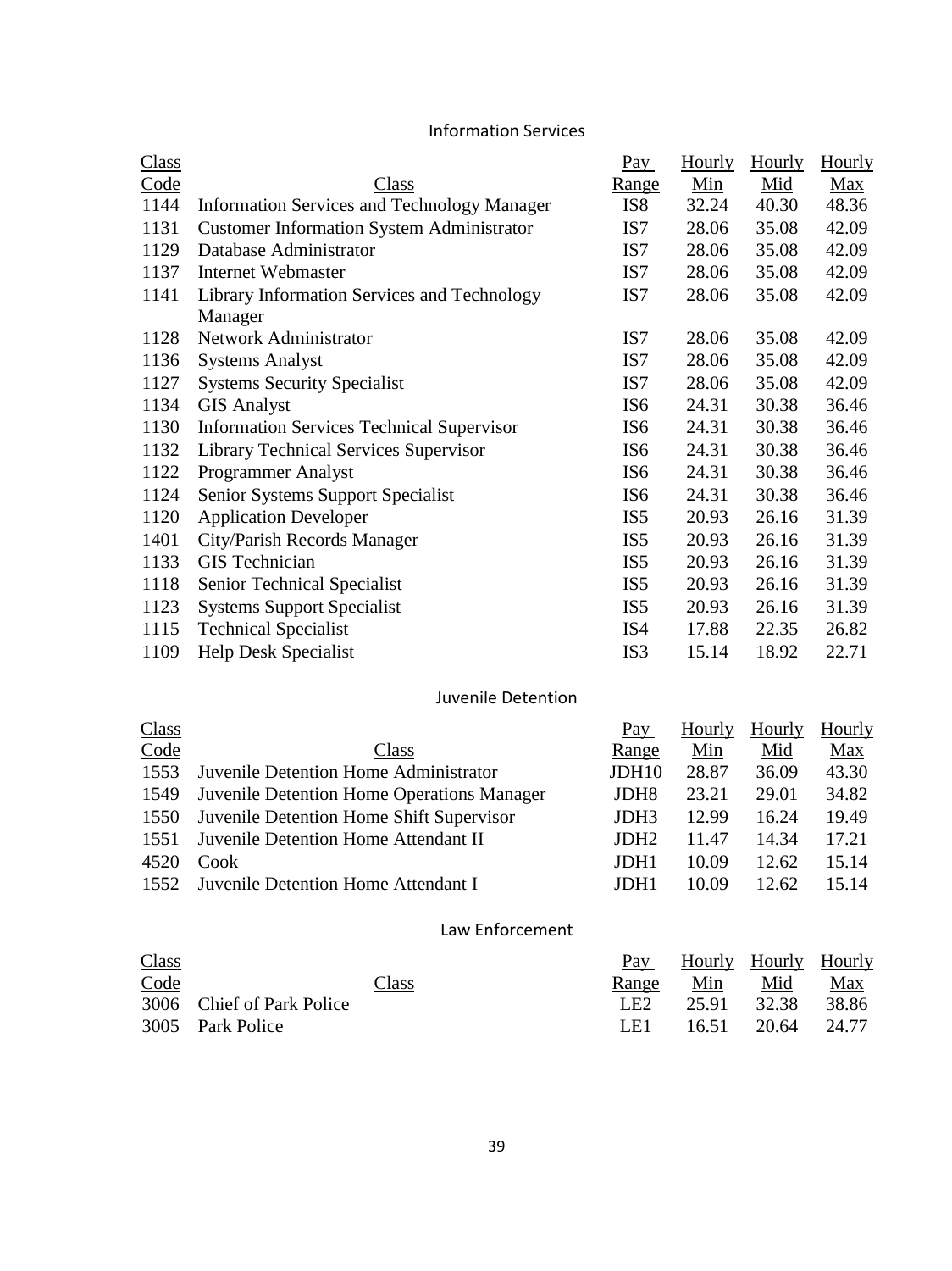# Licensing and Compliance

|                                            | Pay             | Hourly | Hourly | Hourly |
|--------------------------------------------|-----------------|--------|--------|--------|
| Class                                      | Range           | Min    | Mid    | Max    |
| 1529 Alcohol & Noise Control Manager       | LC7             | 23.21  | 29.01  | 34.82  |
| <b>Accreditation Administrator</b>         | LC4             | 16.51  | 20.64  | 24.77  |
| 6442 Title VI/ADA Coordinator              | LC4             | 16.51  | 20.64  | 24.77  |
| <b>Training and Compliance Coordinator</b> | LC4             | 16.51  | 20.64  | 24.77  |
| <b>ANC Education Coordinator</b>           | LC <sub>3</sub> | 14.66  | 18.33  | 22.00  |
|                                            |                 |        |        |        |

# Library

| Class |                                                | Pay              | Hourly | Hourly | Hourly |
|-------|------------------------------------------------|------------------|--------|--------|--------|
| Code  | Class                                          | <u>Range</u>     | Min    | Mid    | Max    |
| 1834  | Library Administrator                          | LIB14            | 31.77  | 39.71  | 47.65  |
| 1825  | <b>Library Operations Manager</b>              | LIB13            | 29.28  | 36.60  | 43.92  |
| 1833  | <b>Regional Library Manager</b>                | LIB13            | 29.28  | 36.60  | 43.92  |
| 1823  | Librarian IV                                   | LIB12            | 26.97  | 33.71  | 40.45  |
| 1832  | <b>Regional Library Branch Manager</b>         | LIB12            | 26.97  | 33.71  | 40.45  |
| 1822  | Librarian III                                  | LIB11            | 24.82  | 31.02  | 37.23  |
| 1821  | Librarian II                                   | LIB <sub>9</sub> | 20.96  | 26.20  | 31.44  |
| 1820  | Librarian I                                    | LIB <sub>8</sub> | 19.23  | 24.03  | 28.84  |
| 1830  | <b>Library Community Relations Coordinator</b> | LIB <sub>8</sub> | 19.23  | 24.03  | 28.84  |
| 1812  | Library Associate III                          | LIB7             | 17.62  | 22.02  | 26.42  |
| 1811  | Library Associate II                           | LIB <sub>6</sub> | 16.13  | 20.16  | 24.19  |
| 1831  | <b>Library Community Relations Specialist</b>  | LIB <sub>6</sub> | 16.13  | 20.16  | 24.19  |
| 1810  | Library Associate I                            | LIB <sub>5</sub> | 14.74  | 18.42  | 22.10  |
| 1803  | Library Tech Asst III                          | LIB4             | 13.44  | 16.80  | 20.16  |
| 1802  | Library Tech Asst II                           | LIB <sub>3</sub> | 12.23  | 15.29  | 18.35  |
| 1801  | Library Tech Asst I                            | LIB1             | 10.07  | 12.59  | 15.11  |

# Office Administration

| Class |                                      | Pay             | Hourly | Hourly | <b>Hourly</b> |
|-------|--------------------------------------|-----------------|--------|--------|---------------|
| Code  | Class                                | <u>Range</u>    | Min    | Mid    | <u>Max</u>    |
| 1040  | <b>Administrative Assistant</b>      | OA <sub>8</sub> | 17.50  | 21.87  | 26.25         |
| 1002  | <b>Directors Executive Secretary</b> | OA <sub>8</sub> | 17.50  | 21.87  | 26.25         |
| 1014  | <b>Records Management Supervisor</b> | OA <sub>6</sub> | 14.85  | 18.56  | 22.27         |
| 1012  | Clerk III                            | OA <sub>5</sub> | 13.72  | 17.15  | 20.58         |
| 1016  | Personnel/Records Mgt. Clerk         | OA5             | 13.72  | 17.15  | 20.58         |
| 1033  | Secretary II                         | OA5             | 13.72  | 17.15  | 20.58         |
| 1021  | Clerk Typist                         | OA3             | 11.79  | 14.74  | 17.69         |
| 1032  | Secretary I                          | OA3             | 11.79  | 14.74  | 17.69         |
| 1011  | Clerk II                             | OA <sub>2</sub> | 10.97  | 13.71  | 16.46         |
| 1010  | Clerk I                              | OA1             | 10.23  | 12.79  | 15.34         |
| 1001  | Mail Clerk                           | OA1             | 10.23  | 12.79  | 15.34         |
| 1005  | Receptionist                         | OA1             | 10.23  | 12.79  | 15.34         |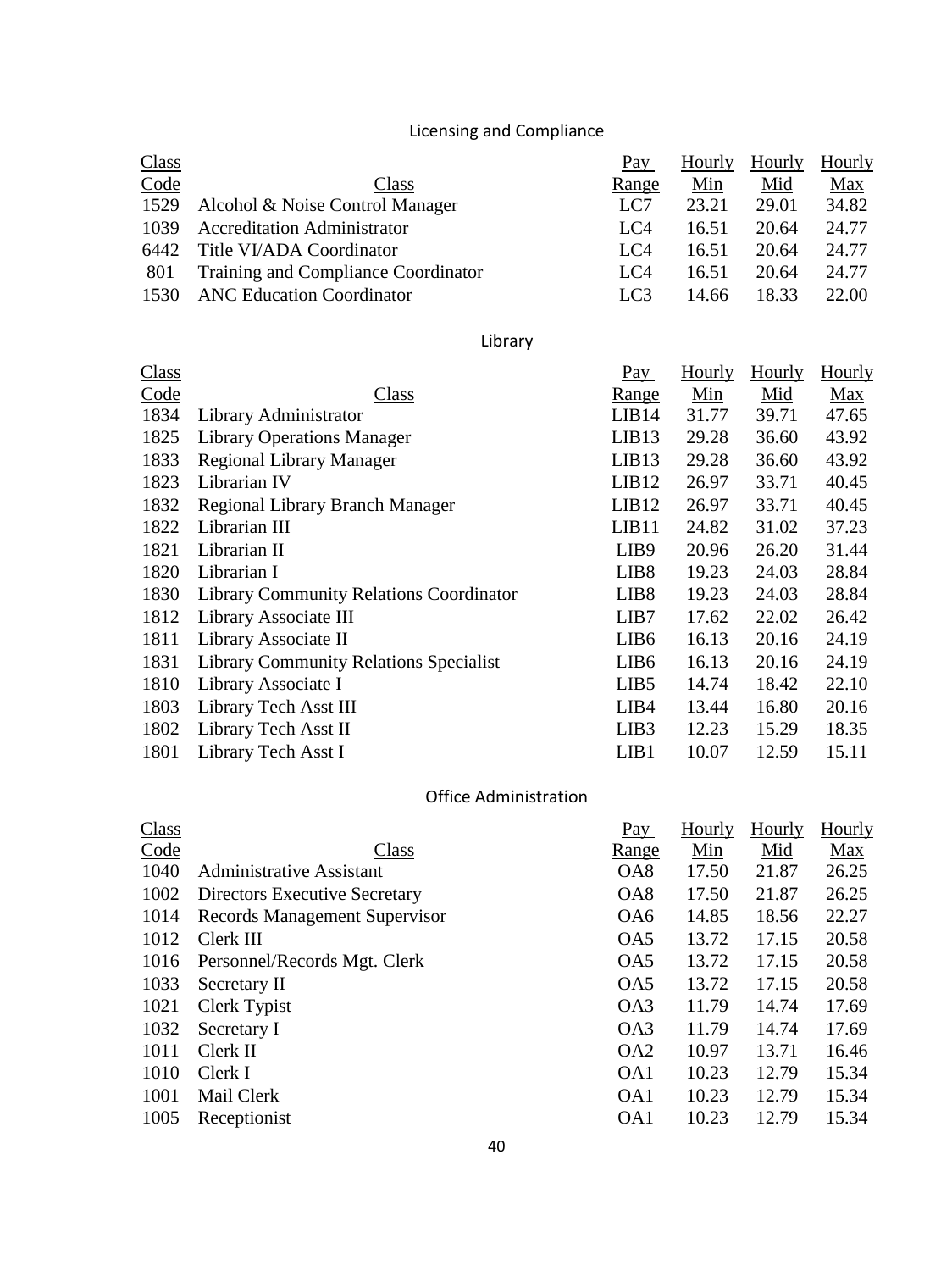### Parks and Recreation

| Class |                                            | Pay             | Hourly | Hourly | <b>Hourly</b> |
|-------|--------------------------------------------|-----------------|--------|--------|---------------|
| Code  | Class                                      | <u>Range</u>    | Min    | Mid    | Max           |
| 3026  | Programs & Maintenance Manager             | <b>PR11</b>     | 32.13  | 40.17  | 48.20         |
| 3023  | <b>Recreation Centers Manager</b>          | <b>PR10</b>     | 28.87  | 36.09  | 43.30         |
| 3025  | Parks Maintenance Supervisor               | PR <sub>9</sub> | 25.91  | 32.38  | 38.86         |
| 3004  | Golf Course Superintendent                 | PR <sub>8</sub> | 23.21  | 29.01  | 34.82         |
| 3015  | Therapeutic/Aquatics Recreation Supervisor | PR <sub>8</sub> | 23.21  | 29.01  | 34.82         |
| 3016  | <b>Athletics Program Supervisor</b>        | PR7             | 20.76  | 25.95  | 31.14         |
| 3013  | <b>Recreation Coordinator</b>              | PR <sub>6</sub> | 18.53  | 23.16  | 27.80         |
| 3012  | <b>Tennis Program Coordinator</b>          | PR <sub>6</sub> | 18.53  | 23.16  | 27.80         |
| 3010  | <b>Recreation Center Coordinator</b>       | PR <sub>4</sub> | 14.66  | 18.33  | 22.00         |
| 6411  | <b>Senior Centers Coordinator</b>          | PR <sub>4</sub> | 14.66  | 18.33  | 22.00         |
| 3007  | Campground Attendant                       | PR <sub>2</sub> | 11.47  | 14.34  | 17.21         |
| 3002  | <b>Golf Shop Attendant</b>                 | PR <sub>1</sub> | 10.09  | 12.62  | 15.14         |

## Risk and Insurance

| <b>Class</b> |                                   | Pay             | Hourly | Hourly | Hourly     |
|--------------|-----------------------------------|-----------------|--------|--------|------------|
| Code         | Class                             | Range           | Min    | Mid    | <u>Max</u> |
| 1404         | <b>Risk and Insurance Manager</b> | RI7             | 31.78  | 39.73  | 47.68      |
| 1051         | Group Health/Wellness Supervisor  | R <sub>I6</sub> | 28.87  | 36.09  | 43.30      |
| 1407         | <b>Safety Officer</b>             | R <sub>I4</sub> | 20.76  | 25.95  | 31.14      |
| 1045         | Claims Investigator               | R <sub>I3</sub> | 16.51  | 20.64  | 24.77      |
| 1050         | <b>Group Insurance Specialist</b> | RI1             | 11.47  | 14.34  | 17.21      |

# Storage and Security

| <b>Class</b> |                         | Pay                | Hourly | <b>Hourly</b> | Hourly |
|--------------|-------------------------|--------------------|--------|---------------|--------|
| Code         | Class                   | Range              | Min    | Mid           | Max    |
| 1222         | Warehouse Foreman       | STSEC <sub>6</sub> | 16.69  | 20.87         | 25.04  |
| 1221         | Stores Clerk II         | STSEC <sub>3</sub> | 11.54  | 14.42         | 17.31  |
| 1224         | <b>Warehouse Worker</b> | STSEC <sub>3</sub> | 11.54  | 14.42         | 17.31  |
|              | 4440 Security Guard     | STSEC1             | 10.09  | 12.62         | 15.14  |
| 1220         | Stores Clerk I          | STSEC1             | 10.09  | 12.62         | 15.14  |

# Transit and Parking

| <b>Class</b> |                                     | Pay              | Hourly | Hourly | Hourly     |
|--------------|-------------------------------------|------------------|--------|--------|------------|
| Code         | Class                               | Range            | Min    | Mid    | <u>Max</u> |
| 4612         | <b>Transit and Parking Manager</b>  | TNP11            | 28.87  | 36.09  | 43.30      |
| 4408         | Parking Administrator               | TNP <sub>9</sub> | 23.21  | 29.01  | 34.82      |
| 4611         | <b>Transit Supervisor</b>           | TNP <sub>9</sub> | 23.21  | 29.01  | 34.82      |
| 4610         | <b>Assistant Transit Supervisor</b> | TNP7             | 18.53  | 23.16  | 27.80      |
| 4601         | <b>Bus Operator</b>                 | TNP <sub>5</sub> | 14.66  | 18.33  | 22.00      |
| 4404         | Parking Garage Supervisor           | TNP <sub>5</sub> | 14.66  | 18.33  | 22.00      |
|              |                                     |                  |        |        |            |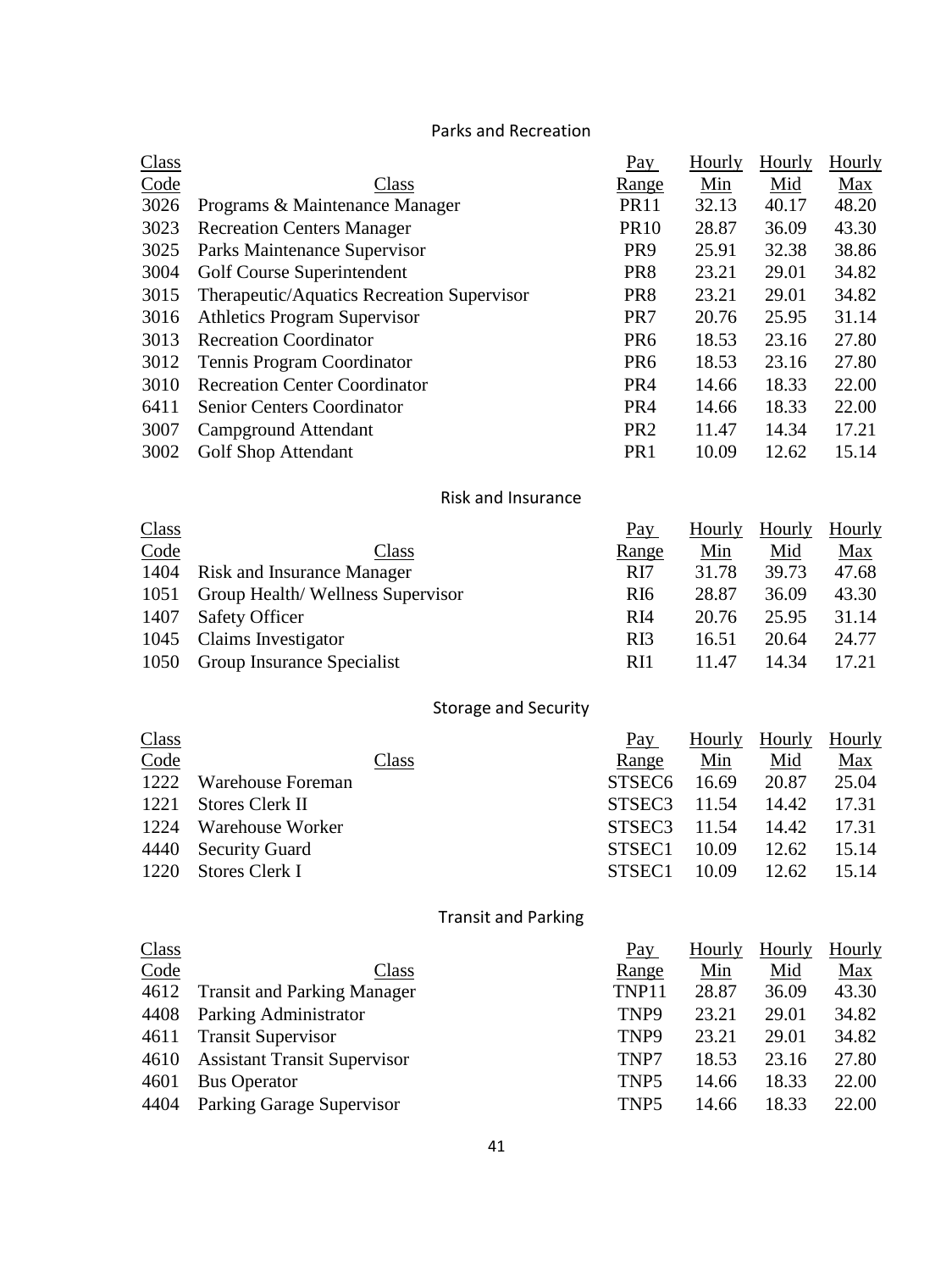| 4406 Parking Control Officer  | TNP3 11.47 14.34 17.21 |  |
|-------------------------------|------------------------|--|
| 4402 Parking Garage Attendant | TNP1 8.51 10.64 12.77  |  |

### Traffic Services

| Class |                                           | Pay             | Hourly | Hourly | Hourly     |
|-------|-------------------------------------------|-----------------|--------|--------|------------|
| Code  | Class                                     | <u>Range</u>    | Min    | Mid    | <b>Max</b> |
| 4205  | <b>Traffic Maintenance Supervisor</b>     | TS7             | 23.21  | 29.01  | 34.82      |
| 4021  | <b>Traffic Services Coordinator</b>       | TS <sub>6</sub> | 20.76  | 25.95  | 31.14      |
| 2029  | <b>Traffic Signal Maintenance Foreman</b> | TS <sub>6</sub> | 20.76  | 25.95  | 31.14      |
| 4204  | Traffic Signal Technician II              | TS <sub>6</sub> | 20.76  | 25.95  | 31.14      |
| 4203  | Traffic Signal Technician I               | TS <sub>5</sub> | 18.53  | 23.16  | 27.80      |
| 4044  | Sign & Marking Foreman                    | TS4             | 16.51  | 20.64  | 24.77      |
| 4020  | Senior Sign & Marking Specialist          | TS3             | 14.66  | 18.33  | 22.00      |
| 4430  | Sign Fabricator                           | TS3             | 14.66  | 18.33  | 22.00      |
| 4019  | Sign & Marking Specialist                 | TS1             | 11.47  | 14.34  | 17.21      |
|       |                                           |                 |        |        |            |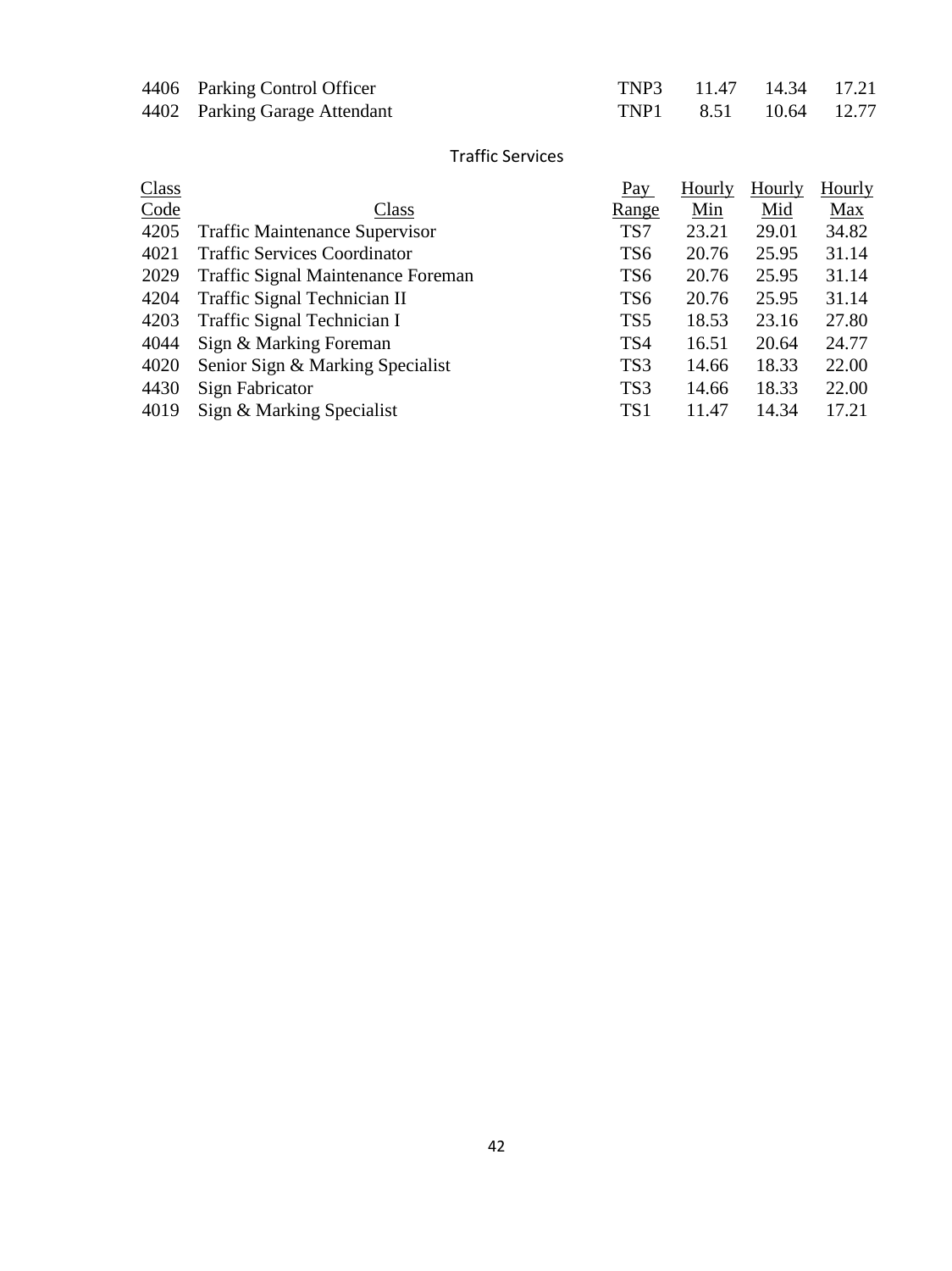## Vehicle Maintenance

| Class |                                             | Pay             | Hourly | Hourly | Hourly     |
|-------|---------------------------------------------|-----------------|--------|--------|------------|
| Code  | Class                                       | <u>Range</u>    | Min    | Mid    | <b>Max</b> |
| 4340  | Fleet Superintendent                        | VM11            | 29.24  | 36.54  | 43.85      |
| 4315  | <b>Fleet Mechanic Supervisor</b>            | VM <sub>8</sub> | 19.23  | 24.03  | 28.84      |
| 4313  | <b>Fleet Mechanic</b>                       | VM7             | 16.53  | 20.66  | 24.79      |
| 1225  | <b>Fleet Parts Supervisor</b>               | VM <sub>6</sub> | 14.10  | 17.62  | 21.14      |
| 4305  | <b>Service Station Supervisor</b>           | VM <sub>6</sub> | 14.10  | 17.62  | 21.14      |
| 4026  | <b>Fleet Equipment Inspector</b>            | VM <sub>5</sub> | 11.92  | 14.90  | 17.88      |
| 1230  | <b>Fleet Maintenance Dispatcher</b>         | VM <sub>5</sub> | 11.92  | 14.90  | 17.88      |
| 1226  | <b>Fleet Parts Specialist</b>               | VM <sub>5</sub> | 11.92  | 14.90  | 17.88      |
| 4304  | <b>Service Station Assistant Supervisor</b> | VM <sub>5</sub> | 11.92  | 14.90  | 17.88      |
| 4320  | <b>Small Equipment Mechanic</b>             | VM <sub>5</sub> | 11.92  | 14.90  | 17.88      |
| 4312  | <b>Fleet Mechanic Helper</b>                | VM4             | 9.96   | 12.44  | 14.93      |
| 1223  | <b>Fleet Parts Clerk</b>                    | VM4             | 9.96   | 12.44  | 14.93      |
| 1228  | <b>Fleet Service Writer</b>                 | VM4             | 9.96   | 12.44  | 14.93      |
| 4301  | <b>Service Station Attendant</b>            | VM4             | 9.96   | 12.44  | 14.93      |